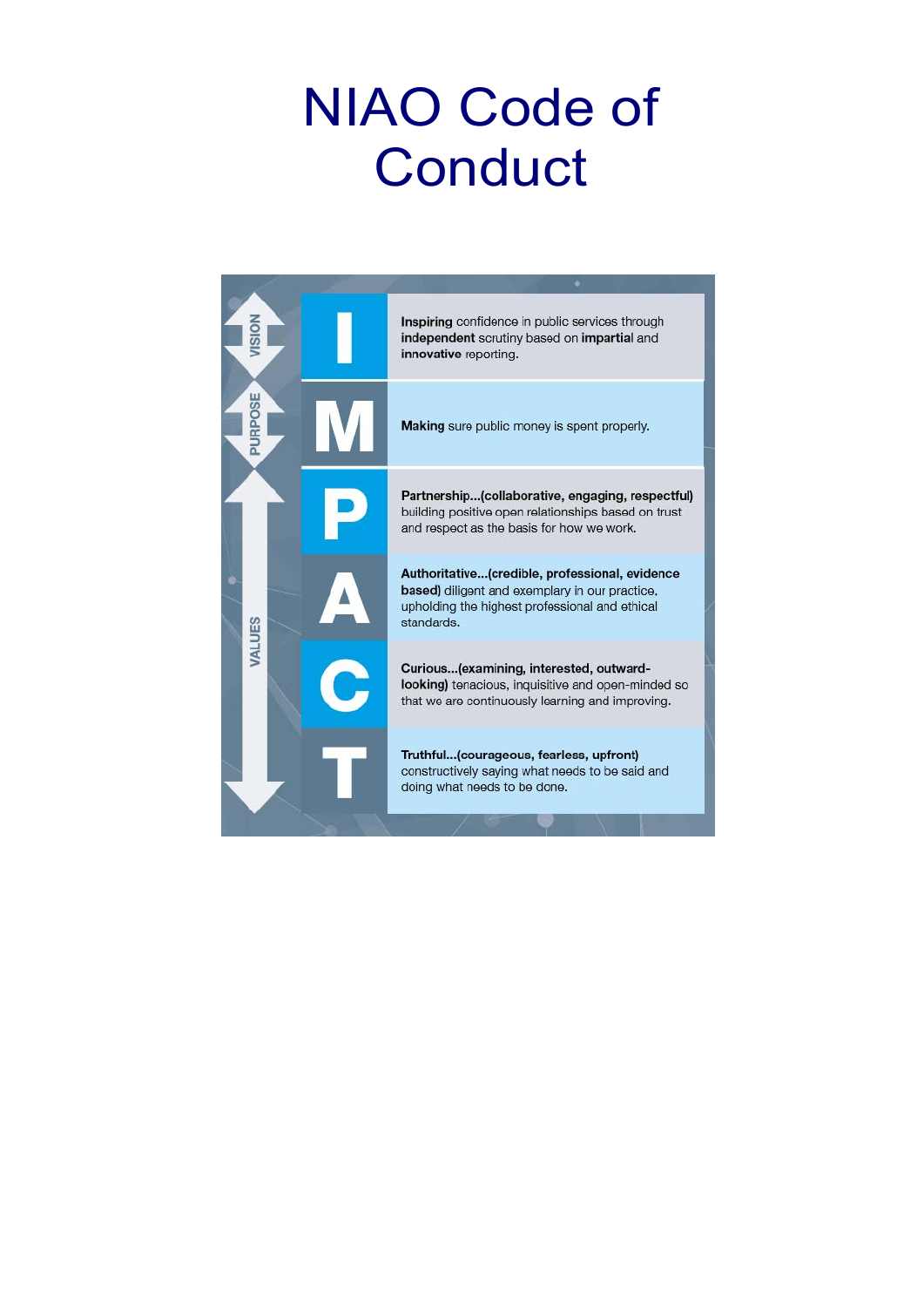# **Contents**

|                |                                              | <b>Page</b>    |
|----------------|----------------------------------------------|----------------|
| $1_{\cdot}$    | Introduction                                 | 3              |
| 2.             | <b>Conduct of NIAO work</b>                  | $\overline{7}$ |
| 3.             | Handling data and information                | 10             |
| $4_{\cdot}$    | <b>Political Activities</b>                  | 13             |
| 5 <sub>1</sub> | <b>Conflicts of Interest</b>                 | 16             |
| 6.             | Gifts, Hospitality, Travel and Accommodation | 22             |
| 7 <sub>1</sub> | <b>Personal Conduct</b>                      | 25             |
|                | <b>Annexes</b>                               |                |
| A              | Statement of Agreement and Declaration of    | 29             |

Interests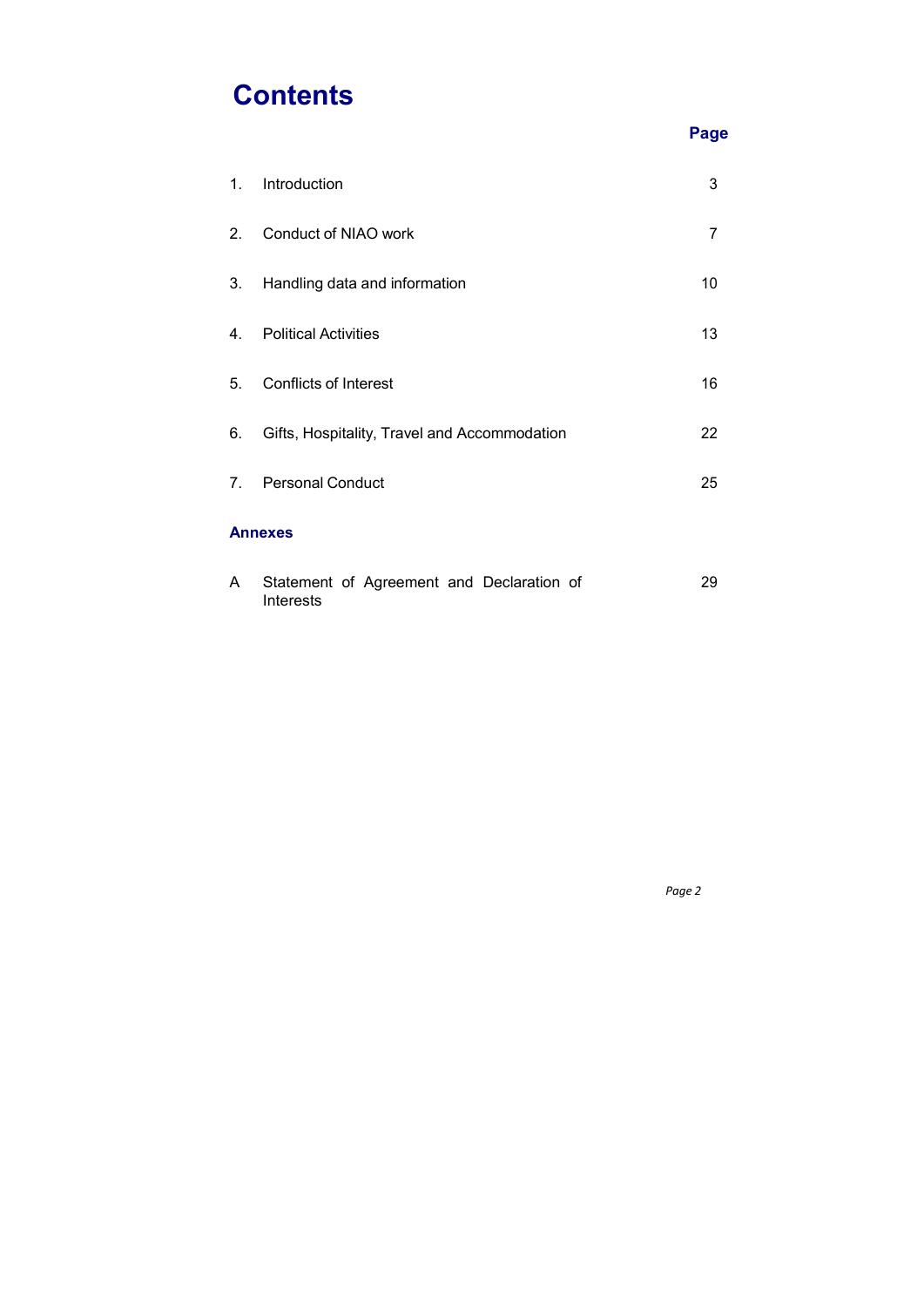# **1. INTRODUCTION**

#### **Values and standards**

- 1.1 Public service values and professional standards must be at the heart of the way the Northern Ireland Audit Office (the NIAO or the Office) conducts its business. The highest standards of corporate and personal conduct are essential, based on a recognition of the Office's role in providing assurance and advice to the Northern Ireland Assembly (the Assembly) on the way government departments and many other public bodies account for and use taxpayers' money.
- 1.2 The NIAO is independent of government and differs from other professional audit bodies in that it has the additional public service duty of accountability. All public sector bodies are required to observe high standards of probity in the management of their affairs, and the Committee on Standards in Public Life has identified seven key principles which should be followed: selflessness, integrity; objectivity; accountability; openness; honesty; and leadership. The combination of professional ethics and public sector values therefore places the Office in a unique position.
- 1.3 We have four values that underpin all of our work:

**Partnership:** building positive open relationships based on trust and respect as the basis for how we work.

*Curious:* tenacious, inquisitive and open-minded so that we are continuously learning and improving.

**Probity:** there should be an absolute standard of honesty and integrity in handling NIAO work and resources.

*Authoritative*: diligent and exemplary in our practice, upholding the highest professional and ethical standards.

*Truthful:*  constructively saying what needs to be said and doing what needs to be done.

In addition to our corporate values, there are three crucial public service values which must underpin the work of the NIAO:

*Accountability:*  the NIAO must be able to stand the test of Assembly scrutiny, public judgements on propriety and professional codes of conduct.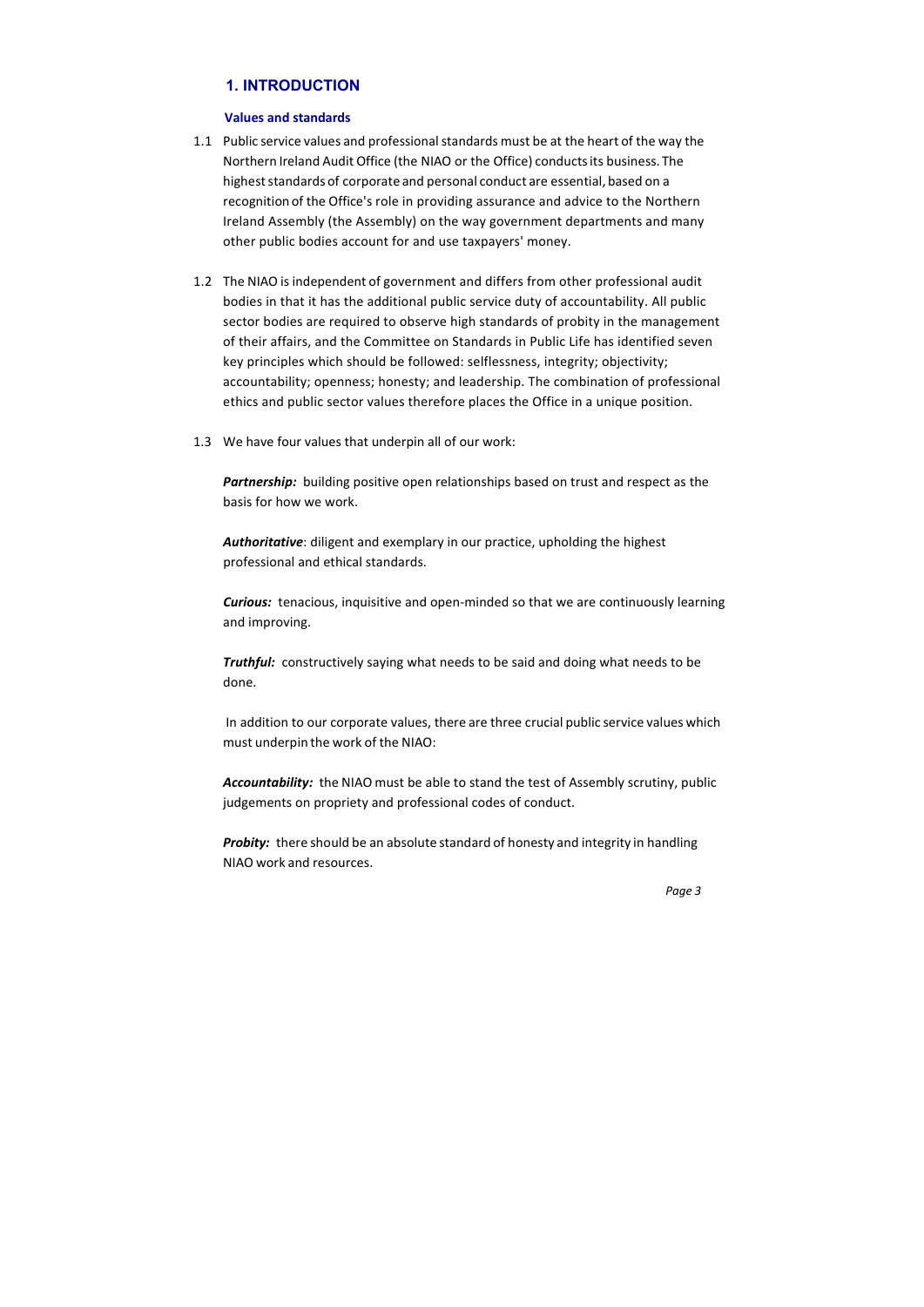*Objectivity and impartiality:*  the Comptroller and Auditor General's (C&AG's) independence is secured in statute and we need to be objective and impartial in all our work, including accurate, fair and balanced reporting.

1.4 These values matter in the NIAO. We need to apply them in order to retain our credibility with the Assembly, audited bodies and other stakeholders in our work. The success of this Code depends on a vigorous and visible application of its provisions by everyone who works in the NIAO. To this end a copy of the Code is issued to every member of staff and they will be asked annually to declare that they have read, understood and upheld its provisions (see 1.12 below). Failure to comply with the Code may lead to disciplinary action (see 1.5 below).

#### **Scope and Application**

- 1.5 The Code applies to all staff, including staff on fixed term and short term contracts, inward secondees and non‐executives. Employment agency staff and those contracted to work for, or provide services to, the NIAO, are expected to comply with the terms of the Code. They should make declarations. In addition, all staff, including contractors and employment agency staff, are subject to and bound by the Official Secrets Acts, even after leaving the NIAO. Staff who are members of professional bodies are expected to uphold the codes of conduct of those organisations. Staff undertaking audit work must be aware that work should be carried out in accordance with the UK Financial Reporting Council's International Standard on Quality Control 1, the Revised Ethical Standard 2016, International Standards on Auditing (UK) and Value For Money and Non‐Financial Audit standards as appropriate to the nature of the work. Such observance underpins compliance with the NIAO's Code of Conduct. Failure to operate within the terms of the Code may be subject to consideration under disciplinary procedures.
- 1.6 Staff should be cognisant of our vision, *'inspiring confidence in public services through independent scrutiny based on impartial and innovative reporting'*, and should at all times endeavour to enhance the reputation of the Office.
- 1.7 In addition, staff should be familiar with the internal management and control systems which relate to their work. They should also understand the main regulations, rules and procedures which apply in the Office, as set out in the various manuals and Office Circulars and in the Northern Ireland Civil Service Staff Handbook, where applicable. Staff who are professionally qualified should also be aware of their continuous professional development obligations to ensure that they remain competent to undertake assignments, that their knowledge remains up to date in accordance with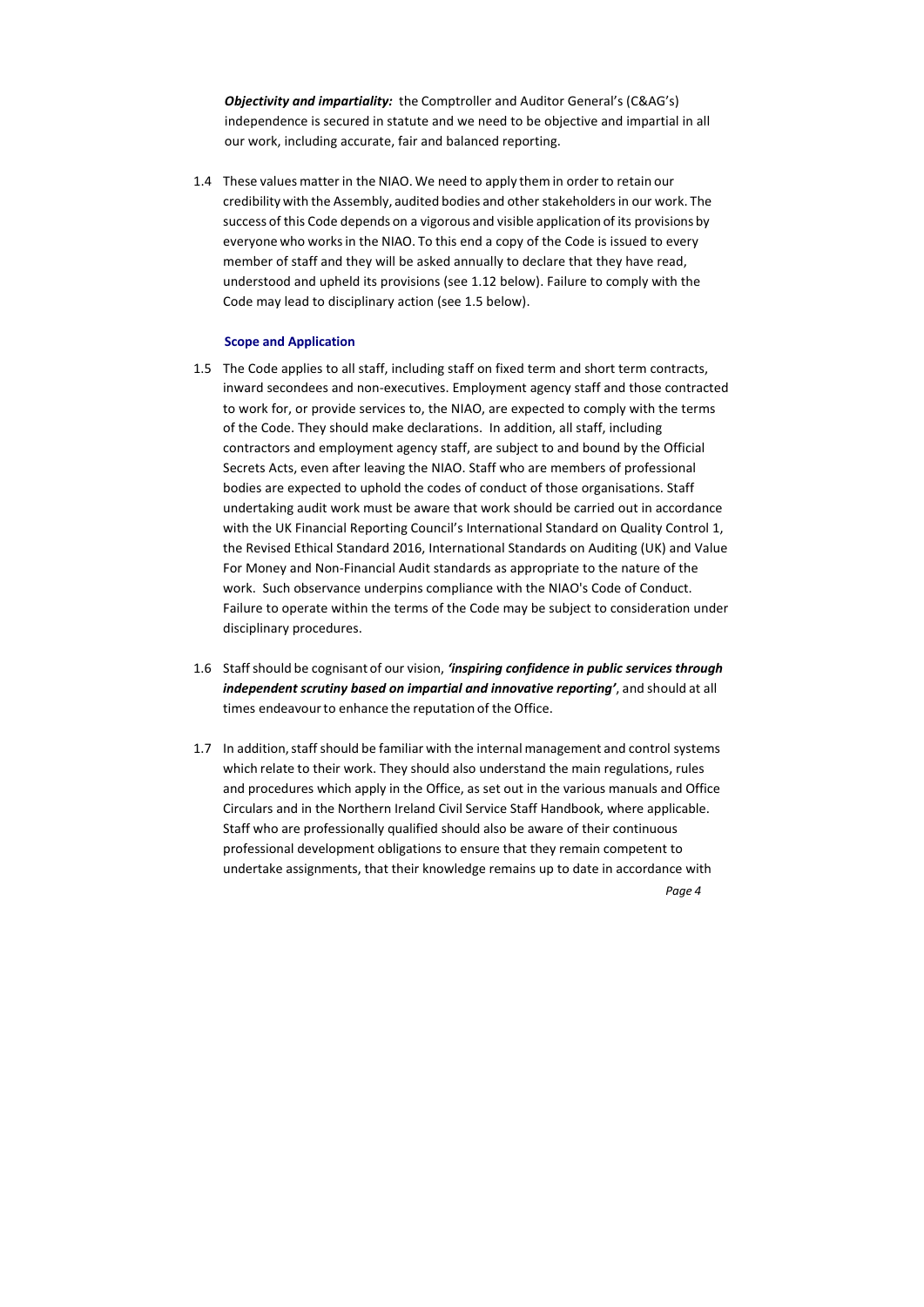- 1.8 While this Code is intended to provide a clear definition of responsibilities, it cannot address all the possible challenges which staff may face in their employment. This places a heavy responsibility on individual members of staff for their own conduct and behaviour.
- 1.9 Staff should, of course, apply common sense and careful judgement in interpreting the Code. However there may be occasions when staff require further guidance on, or clarification of, an issue addressed in the Code, for instance:
	- if they are in doubt about the application or scope of its provisions;
	- if there are apparent conflicts with the requirements of professional bodies;
	- if they believe that they are being required to act in a way which is illegal, improper, unethical or in breach of constitutional convention (which may involve possible maladministration) or which involves any other activity covered by the Public Interest Disclosure (NI) Order 1998); or
	- if they face a fundamental issue of conscience.

the requirements of their professional body, and that they are fit and proper persons to undertake their work. Professionally qualified staff are reminded that they should also consider their ability to comply with the professional and personal conduct requirements of their respective professional bodies.

In such circumstances, they should discuss the matter with their line manager, or other senior managers.

- 1.10 If the issue is covered by the Public Interest Disclosure (NI) Order and they remain dissatisfied, or if they believe that it would not be appropriate to consult their managers in the first instance, they should raise the matter in accordance with the Office's internal whistle blowing arrangements.
- 1.11 This Code may be altered from time to time to take account of changed circumstances or new situations. Changes made will be notified to staff after consultation with Trade Union Side.
- 1.12 In order to ensure full compliance with the Code of Conduct, all non‐executives and staff will be asked annually to complete a return, confirming that they have understood and upheld its provisions and declaring any external interests or activities which might potentially conflict with their position or work at the NIAO. This return is attached as an annex to this circular for information. The return is completed on ESS and records of these statements will be maintained by HR.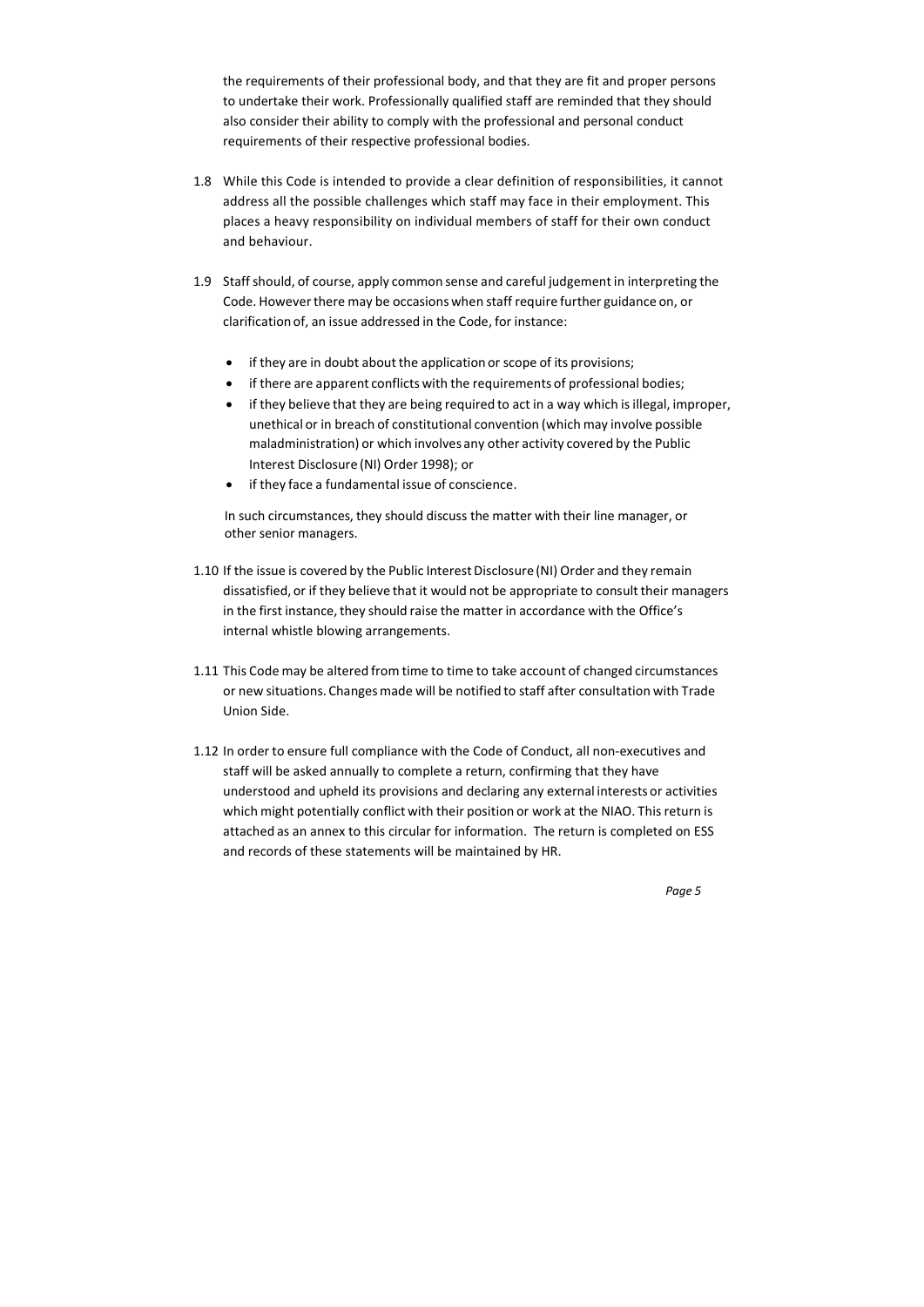1.13 Staff should submit a new statement and declaration immediately if their circumstances change since their last submission. They should not wait until their next submission would normally be due. New staff will also be required to complete the return.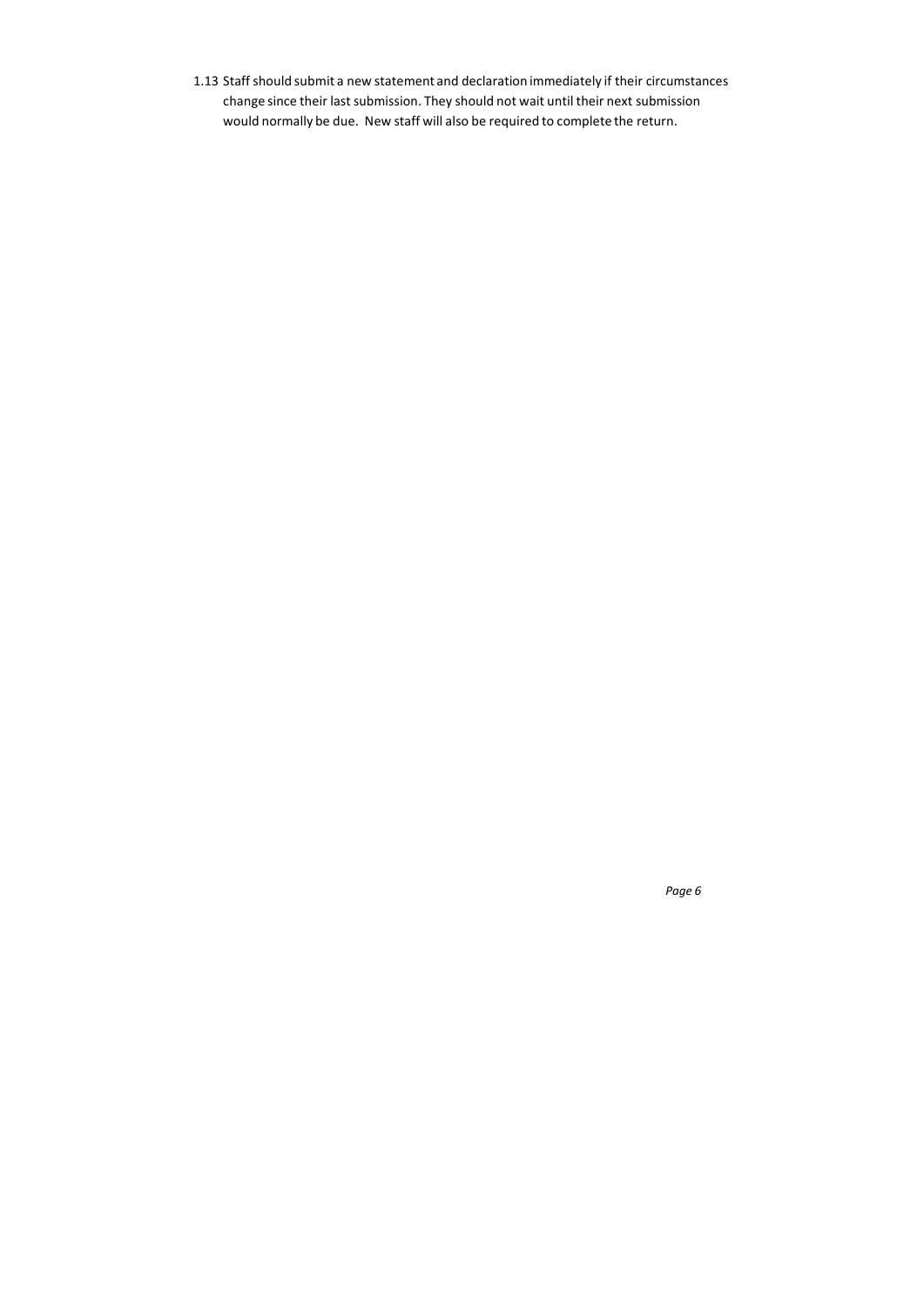# **2. CONDUCT OF NIAO WORK**

- 2.1 In order to sustain the confidence of the Assembly, audited bodies and all others with whom NIAO staff come into contact in their work, the Office and its staff must be above suspicion and beyond reproach.
- 2.2 In undertaking their NIAO audit work, staff must observe the principles outlined in (a) to (f) below which are underpinned by our vision and corporate values. In addition, professional staff must also be aware that work should be carried out in accordance with the Financial Reporting Council's International Standard on Quality Control, Ethical Standard and the International Standards on Auditing (UK).

#### *(a) Propriety and integrity*

In line with our authoritative corporate value, staff should maintain high standards of personal conduct in performing their work and in their relationships with staff of audited bodies.

Staff should make decisions solely in terms of the public interest. They should not do so in order to gain financial or other material benefits for themselves, their family or their friends.

Staff should not place themselves under any financial or other obligation to outside individuals or organisations that might influence them in the performance of their duties.

Staff have a duty to comply with the law, including international law and treaty obligations.

#### *(b) Independence*

In line with our vision to inspire confidence through independent scrutiny, staff need to be independent of audited bodies or other interested groups, and have an unbiased attitude to the issues and topics under review. Staff must not only be independent but be seen to be so.

Independence may be impaired, for example, by preconceived ideas about individuals, audited bodies, projects or programmes; previous employment with the body being audited or association with its executive decisions; and personal or financial relationships which might cause conflicts of loyalties or interests. Staff should discuss and put in writing any potential conflicts of interest, including personal or domestic relationships with employees of bodies they audit, with their line manager, HR, Director or with the NIAO Ethics Partner (currently the Chief Operating Officer) as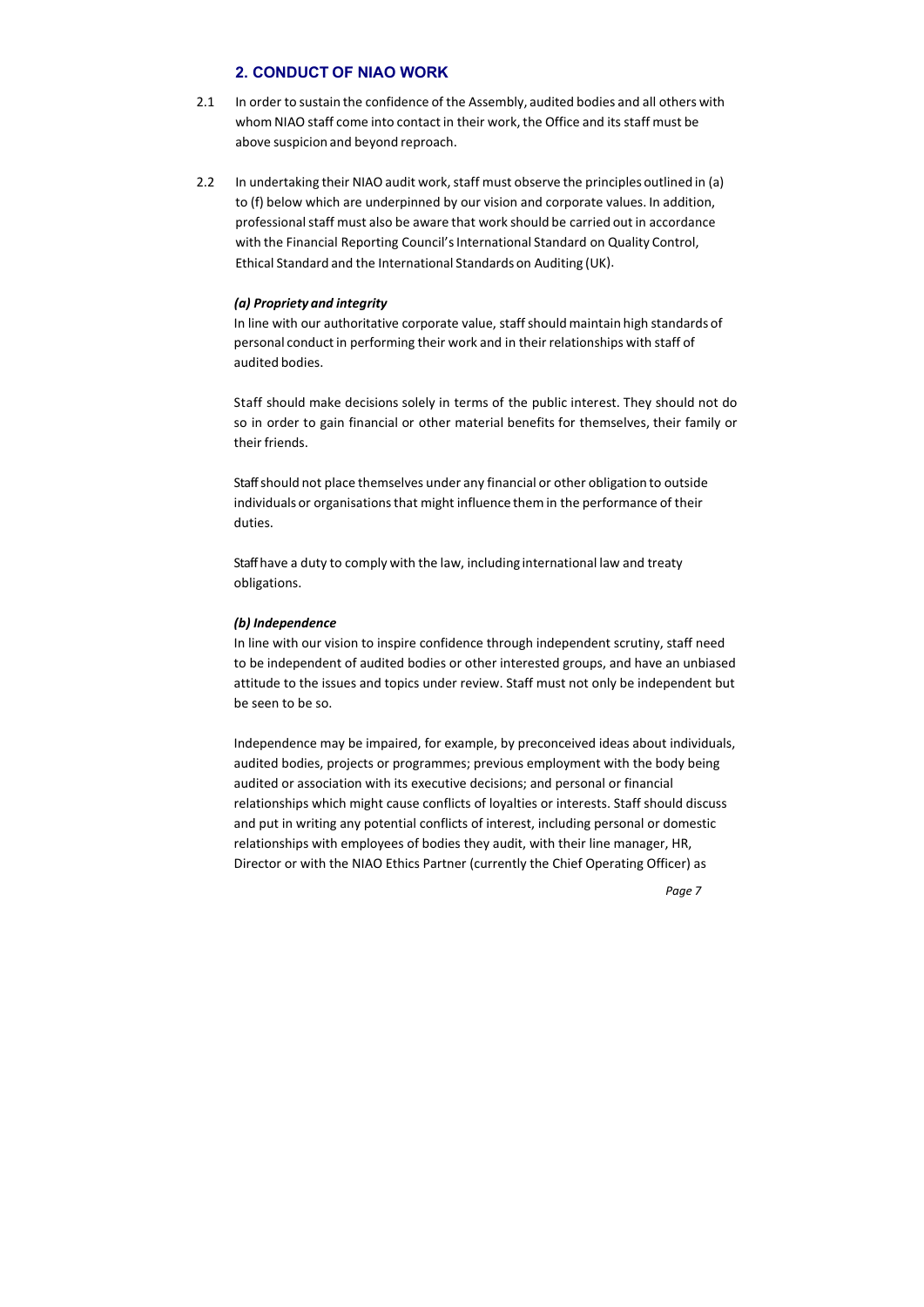*Page 8*

appropriate.

Where personal relationships may call into question the independence of the NIAO's work, alternative staffing arrangements will be made.

Where staff are seconded from organisations which are audited by the NIAO, care should be taken over the allocation or routing of work, to avoid potential conflicts.

#### **(c)** *Objectivity*

As underpinned by our authoritative and truthful values, staff should act impartially and objectively. Opinions and reports should be influenced only by the evidence obtained and assembled in accordance with the NIAO's auditing standards. Staff should not prejudge an issue.

#### **(d)** *Accuracy, fairness and balance*

As underpinned by our authoritative and truthful values, work should be planned and carried out and findings reported in an accurate, fair and balanced way. Auditors should always invite audited bodies to confirm that facts are accurately and fairly stated in draft reports. Where it is necessary to investigate and report on the activities of bodies other than the audited body then the auditor should, in the interests of fairness, take reasonable steps to ensure that such third parties have an opportunity to comment on the relevant section.

Staff should be balanced and fair in exercising their powers of access to external bodies and private sector firms arising, for example, from inspection audits or the examination of contracted out work.

#### **(e)** *Constructiveness*

As underpinned by our truthful value, staff should adopt a constructive and positive approach to their work and relationships, including the provision of information, assurance and advice.

#### **(f)** *Competence*

As underpinned by our authoritative and curious corporate values, staff are expected to demonstrate professional competence and expertise in their work. They have a personal responsibility to maintain and develop themselves through the programmes of continuing professional education and personal development made available to them by relevant professional bodies and by the NIAO. Staff should strive to be tenacious and open‐minded so that they are continuously learning and improving. All staff should also ensure that, in the execution of their work, they take into account new guidance contained in Audit Policy Circulars, Dear Accounting Officer letters and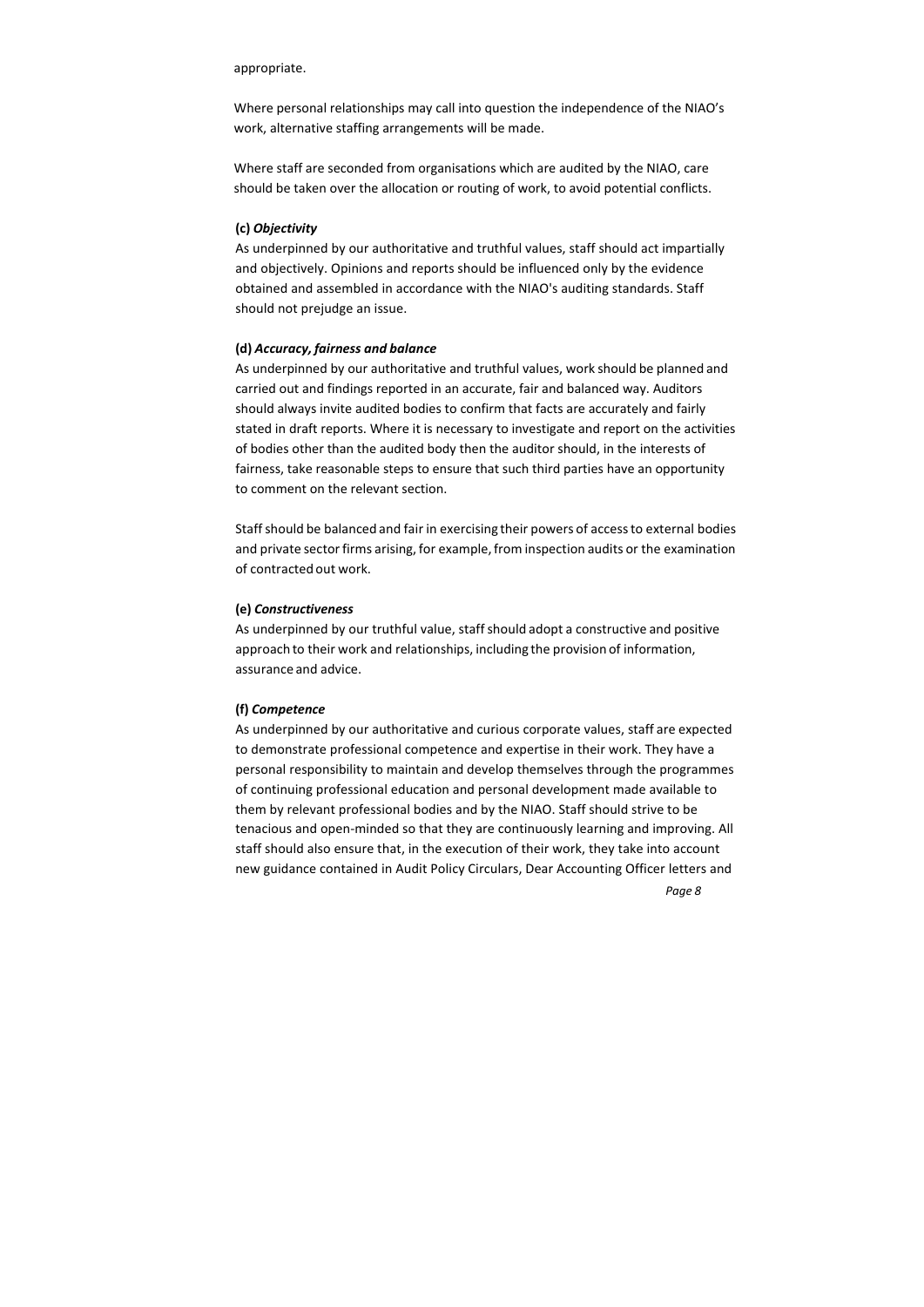other relevant sources.

# **(g) Collaboration**

In line with our partnership value, staff should work collaboratively with colleagues and stakeholders and be pro‐active in developing, applying and sharing knowledge to achieve our strategic priorities. Individuals should adopt a constructive and positive approach to their work. Staff should build positive relationships based on trust and respect as a basis for how to work.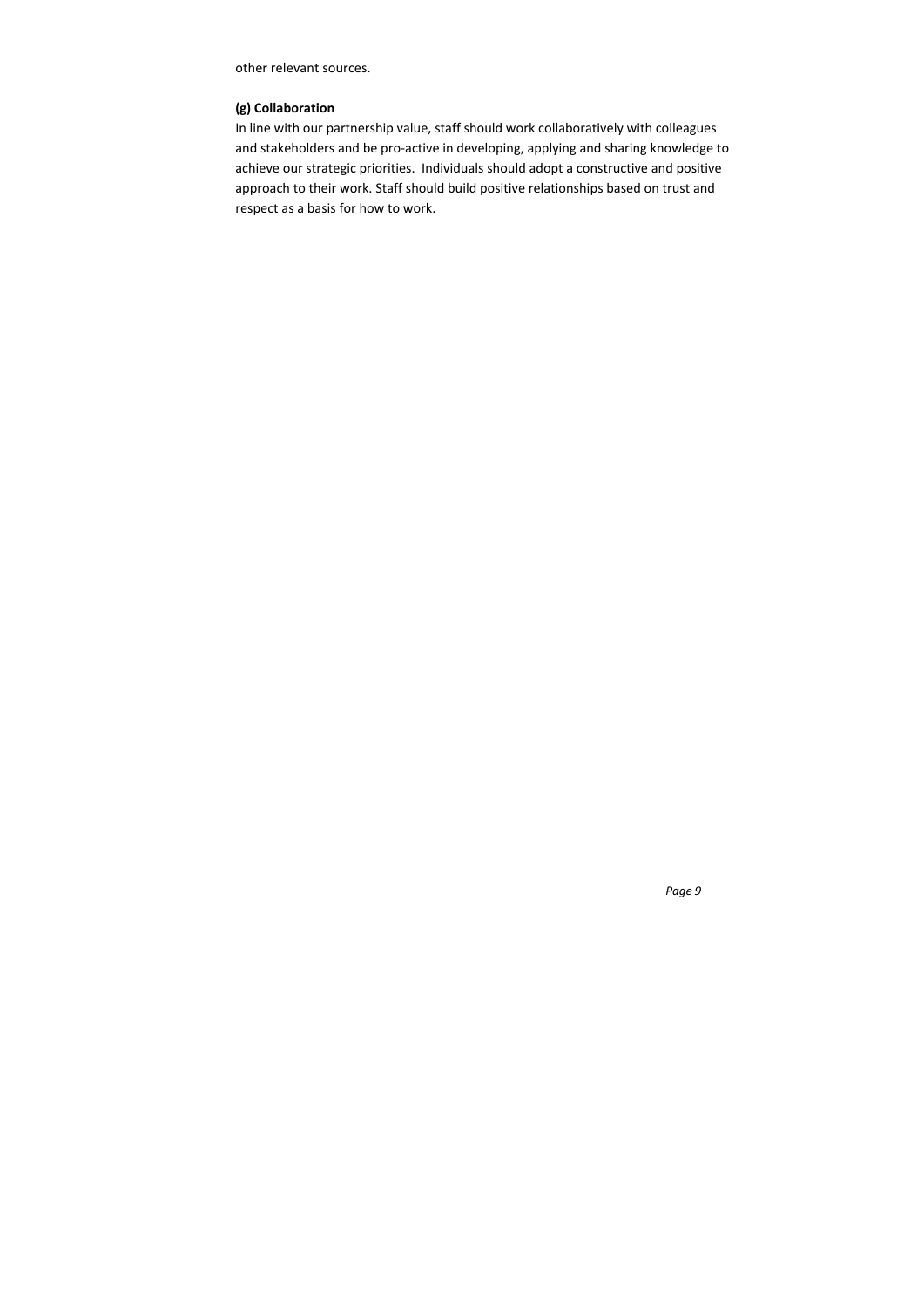# **3. HANDLING DATA AND INFORMATION**

- 3.1 The NIAO has access to substantial amounts of data to enable it to perform its statutory audit tasks and to support the effective internal administration of its business. This includes access to personal data relating to public servants, individual citizens and employees (prospective, current and past). The Office has a duty to respect this privileged access and to ensure that the personal information entrusted to it is safeguarded properly.
- 3.2 Staff should familiarise themselves with, and abide by, NIAO policies on information management and security.

#### **Personal Data**

3.3 **The General Data Protection Regulation (GDPR)** sets out the requirements for personal data processing across the EU for all public bodies, including the C&AG and the Northern Ireland Audit Office. The UK Government has incorporated the GDPR into UK law in the Data Protection Act 2018. All staff must ensure that they are familiar with NIAO policies relating to all aspects of data security, and take all reasonable steps to ensure the Office complies fully with the GDPR in relation to requesting, accessing, storing, transferring and destroying personal data, including that held in both electronic and physical formats.

# **Official Secrets Act**

- 3.4 Under the Official Secrets Acts 1911 and 1989, members of staff, NIAO contractors and employment agency staff must not disclose to an unauthorised person, either orally or in writing, certain categories of information (security and intelligence, defence, international relations, foreign confidences, crime and special investigation powers) acquired through their official duties, unless they have received official permission. The Acts apply during and after a person's employment at the NIAO or during and after a person carries out work on behalf of the NIAO.
- 3.5 Staff must not disclose (either orally or in writing), beyond their proper channels of reporting, any information about audited bodies or the NIAO, which they have obtained as a result of their work.
- 3.6 Guidance on handling media queries and processing correspondence is provided in NIAO circulars. The C&AG shall be the final arbiter about what shall or shall not be disclosed about the work of the NIAO.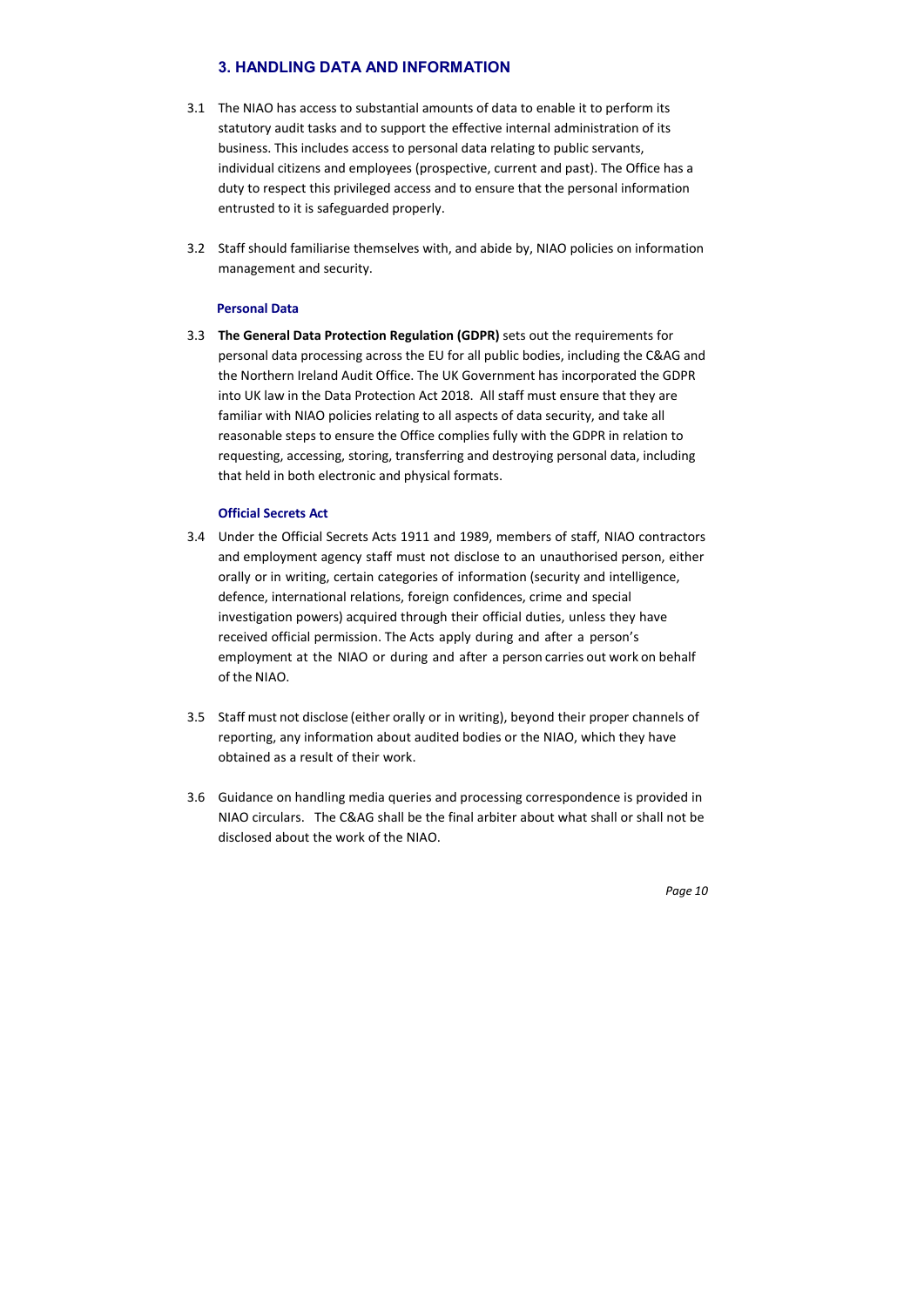#### **Social Media**

3.7 Because of its public profile and the very nature of its work, the NIAO must be able to demonstrate the highest standards of corporate and personal conduct, including how we use social media, both from a business and personal perspective. Social Media should never be used in a way that breaches any of our other policies. As at other times, all NIAO rules relating to conduct and normal standards of behaviour apply when using social media. Staff should refer to the social media policy.

#### **Information Security**

- 3.8 Staff have a duty to protect information recorded in written correspondence, documents and files and data held on computers. This applies to information obtained from audited bodies and that generated within the NIAO. For example, staff who in the course of their duties have access to confidential personnel information such as individuals' salaries must ensure that it is not disclosed to unauthorised third parties.
- 3.9 Individuals should take special care when official information is transferred between offices or office and home. Staff must take responsibility for the security of such information, particularly when it is being carried on public transport.

#### **Unauthorised disclosures**

- 3.10 The C&AG shall be the final arbiter about what shall, or shall not, be disclosed about the work of the NIAO. If individuals become aware of the unauthorised disclosure of information damaging to the interests of the NIAO, including the leaking of draft reports, they should report these matters immediately and directly to the Chief Operating Officer. These matters may be treated as misconduct.
- 3.11 The NIAO uses the NICS Network NI Infrastructure, formerly referred to as the Public Secure Network (PSN). All staff must therefore use the IT system in a way that protects the IT infrastructure, the information it carries and the organisations connected to it. Any infringement could invalidate the Office's IT accreditation. Staff must comply with the instructions and procedures in the NIAO Security Manual and the Office's Policies on IT Security.

#### **Freedom of Information**

3.12 Subject to the foregoing requirements, the Office applies the prescription of openness in the Freedom of Information Act 2000. The Act itself provides for exceptions in respect of such matters as national security and data protection; and there is specific exemption for audit bodies, though subject to a public interest test, which is balanced against prejudicing, or the likelihood of prejudicing, the Office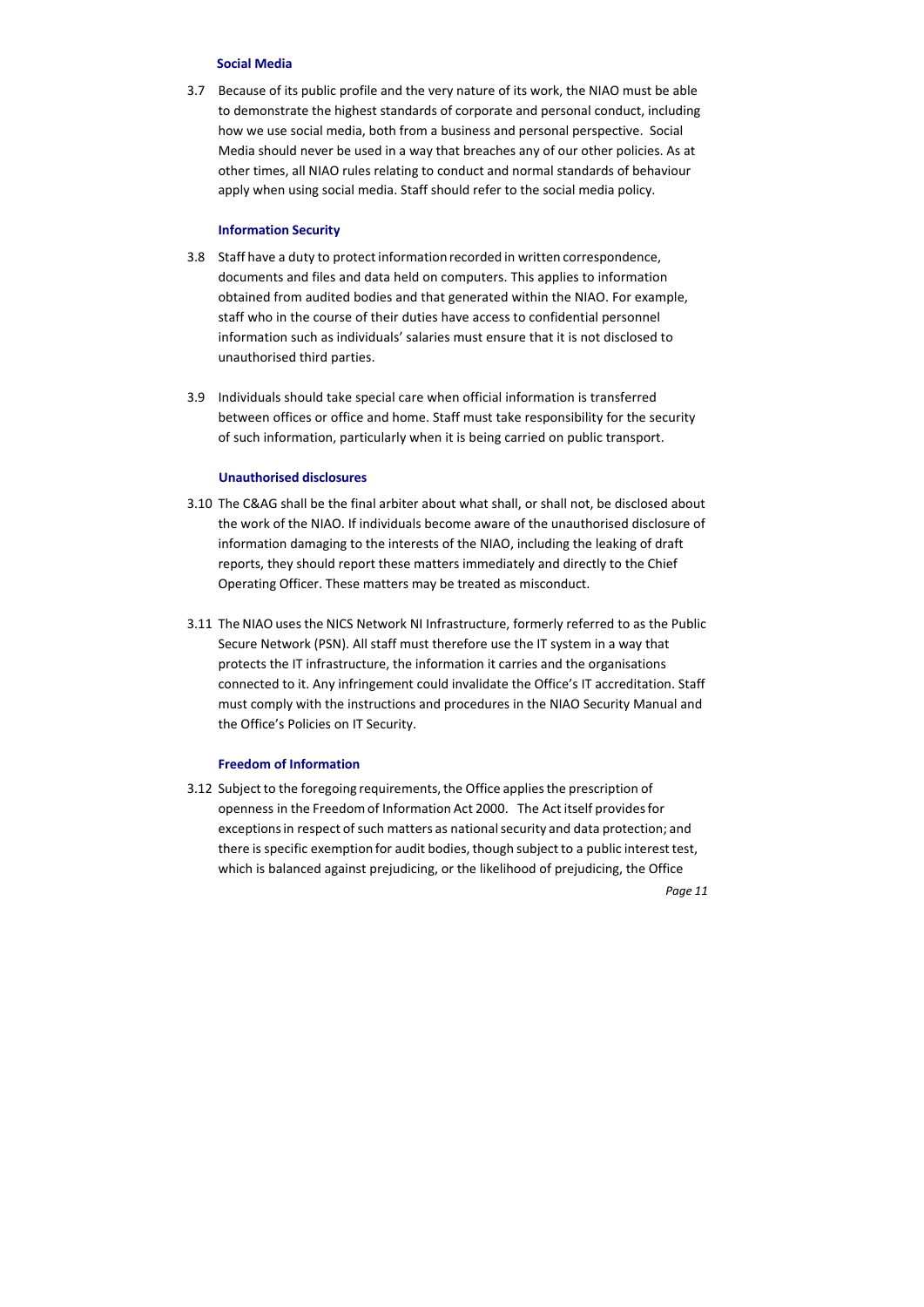from maintaining an effective and efficient audit process in order to hold public bodies to account.

3.13 To maintain consistency and compliance with both the letter and the spirit of these complex provisions, no release of information under the Act should be made without consulting the Director of Corporate Services. These should be recorded where appropriate.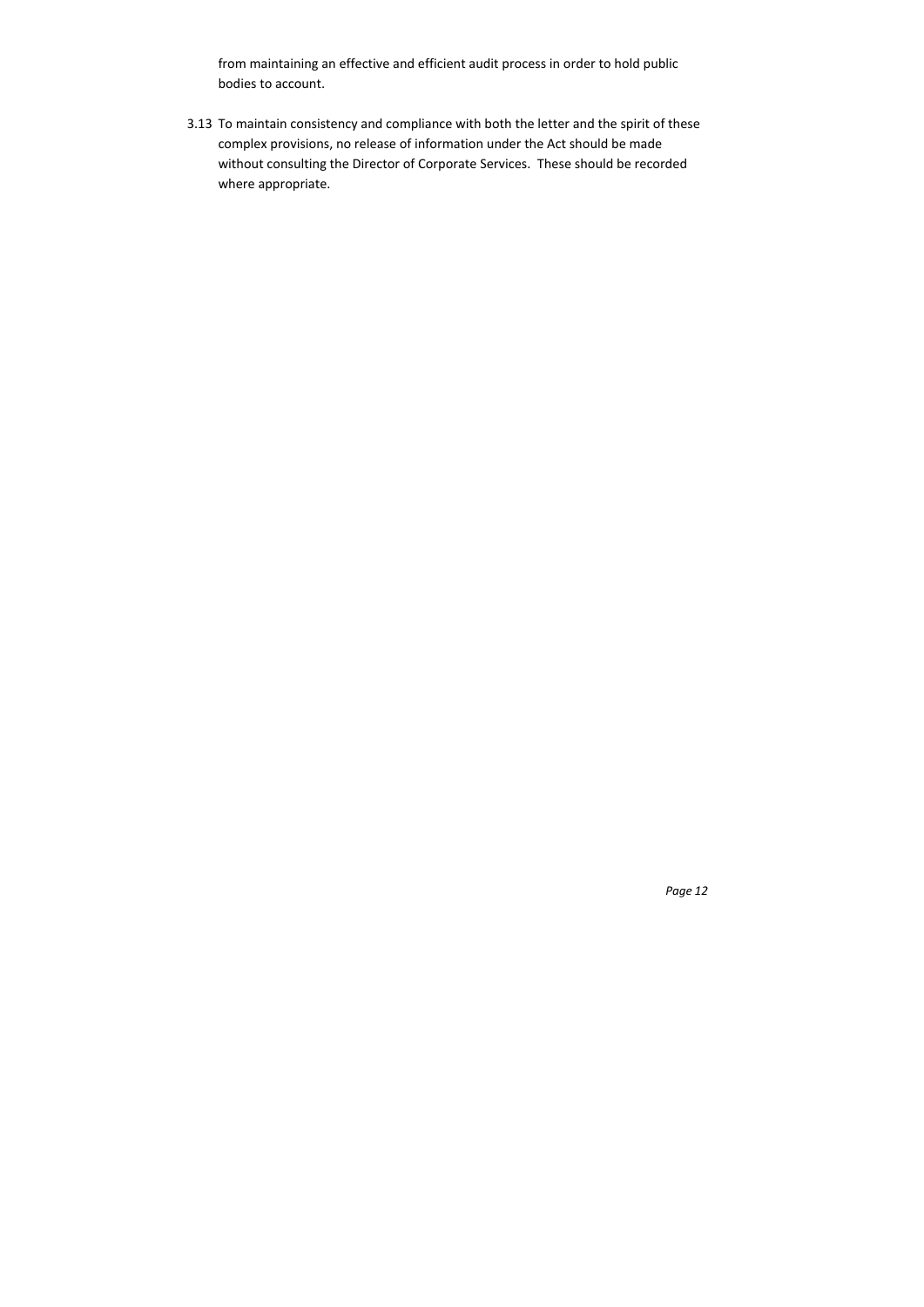- 4.1 The C&AG is an officer of the Assembly. He is independent of the Executive and is not subject to operational or professional control by the Assembly.
- 4.2 The work of the Office impacts on a very wide range of national and local issues, which frequently attract attention in the public and political arenas.
- 4.3 In view of the status of the C&AG and the role of the NIAO, it is essential that the Office is, and is seen to be, free from political bias. Ill‐considered or irresponsible comments or actions of a political nature could cause irreparable damage to the credibility of the C&AG and the Office, and their stated independence.
- 4.4 It is crucial, therefore, that staff avoid any activity which might bring into question the impartiality of the C&AG, the Office or its employees. The aim of the rules governing political activities is to allow NIAO staff the greatest possible freedom to participate in public affairs without prejudicing the impartiality of the Office. The rules are not intended to place restrictions on privately held beliefs and opinions.
- 4.5 In order to protect the impartiality and independence of the Office, both perceived and real, it is necessary to restrict the extent to which staff can participate in national and local political activities.
- 4.6 *National* political activities which may be subject to restriction include:
	- candidature for the Northern Ireland Assembly, national or European Parliaments. NIAO staff cannot become members of these bodies;
	- holding, in party political organisations, offices which impinge wholly or mainly on party politics in the field of Parliament (including the Northern Ireland Assembly) or the European Parliament;
	- speaking in public on matters of national political controversy;
	- expressing views on such matters in letters to the Press, or in books, articles or leaflets, or in any other media that is in the public domain; and
	- canvassing on behalf of a candidate for Parliament, the Assembly or the European Parliament or on behalf of a political party.
- 4.7 *Local* political activities which may be subject to restriction include:
	- candidature for, or co-option to, local authorities;
	- holding, in party political organisations, offices impinging wholly or mainly on

# **4. POLITICAL ACTIVITIES**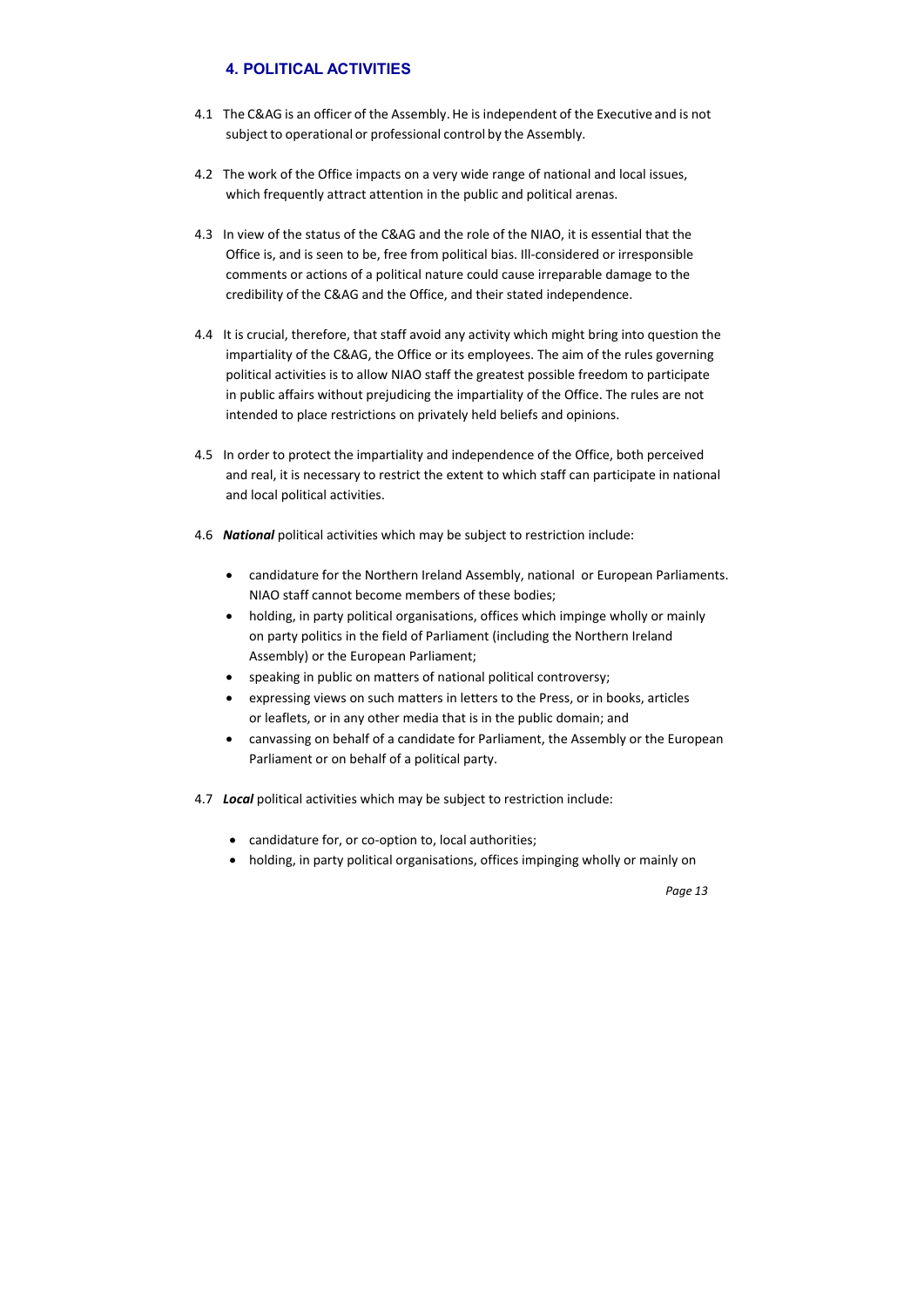party politics in the local field;

- speaking in public on matters of local political controversy;
- expressing views on such matters in letters to the Press, or in books, articles or leaflets or in any other media that is in the public domain; and
- canvassing on behalf of candidates for election to local authorities or a local political organisation.
- 4.8 Staff are permitted to undertake political activities as follows:
	- Staff in the grade of Audit Manager and above may not engage in national political activities of any nature. They may engage in local political activities, but only with the express written permission of the Chief Operating Officer.
	- Staff below the grade of Audit Manager may be permitted to engage in national and local political activities, but only with the express written permission of the Chief Operating Officer.
	- Staff who are permitted to take part in politics must observe the Official Secrets Acts 1911 and 1989, and are barred from political activity while on duty or on official premises.
- 4.9 In seeking written permission from the Chief Operating Officer, staff should give precise details of the intended activities and the period over which the activity is likely to take place. This information will assist the Chief Operating Officer in determining whether the impartiality of the Office might be compromised. Staff who are not satisfied with the decision of the Chief Operating Officer, or any matter in connection with this Code, may appeal to the C&AG, whose decision shall be final.
- 4.10 If any conflict of interest or potential damage to the interests of the NIAO arises from staff involved in approved political activities, they will be required to withdraw their participation. Failure to do so may result in the Chief Operating Officer invoking disciplinary procedures.
- 4.11 Staff do not need permission to take part in activities organised by their trade union and it is not the intention to prevent or deter staff from taking part in such activities. Neither are these measures intended to discourage staff from participating in such public service activities as school governorships or approved non‐executive directorships. The guideline in these areas, as in all other activities, is that staff should avoid any possibility that their activities might embarrass the C&AG or call into question the impartiality of the NIAO. If staff have any doubts, they should consult the Chief Operating Officer.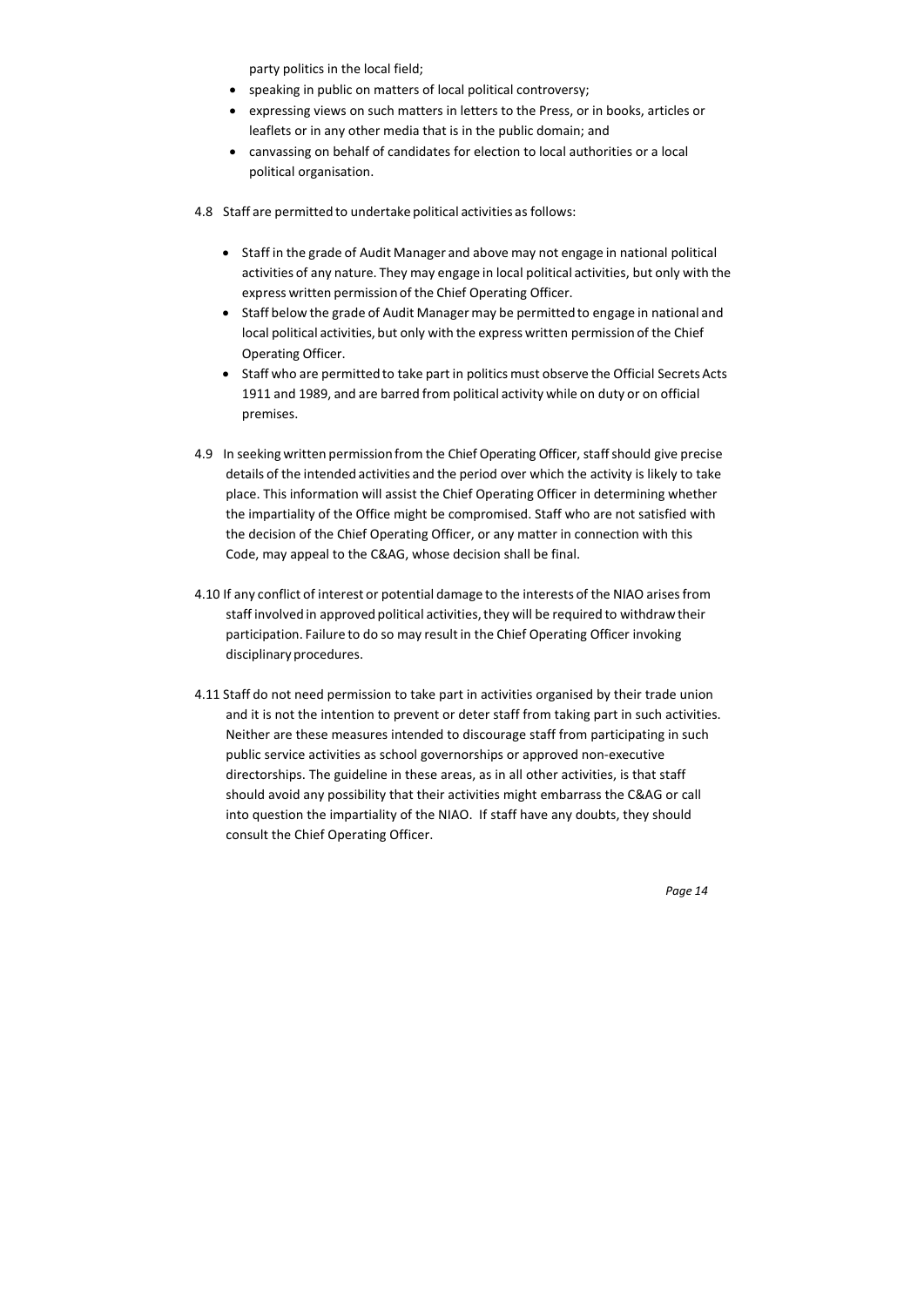4.12 When political activity has been sanctioned, this should not take place in official time. Staff should not make any reference to their employment by the NIAO when speaking in public, except in situations where they are required by legislation to declare an interest.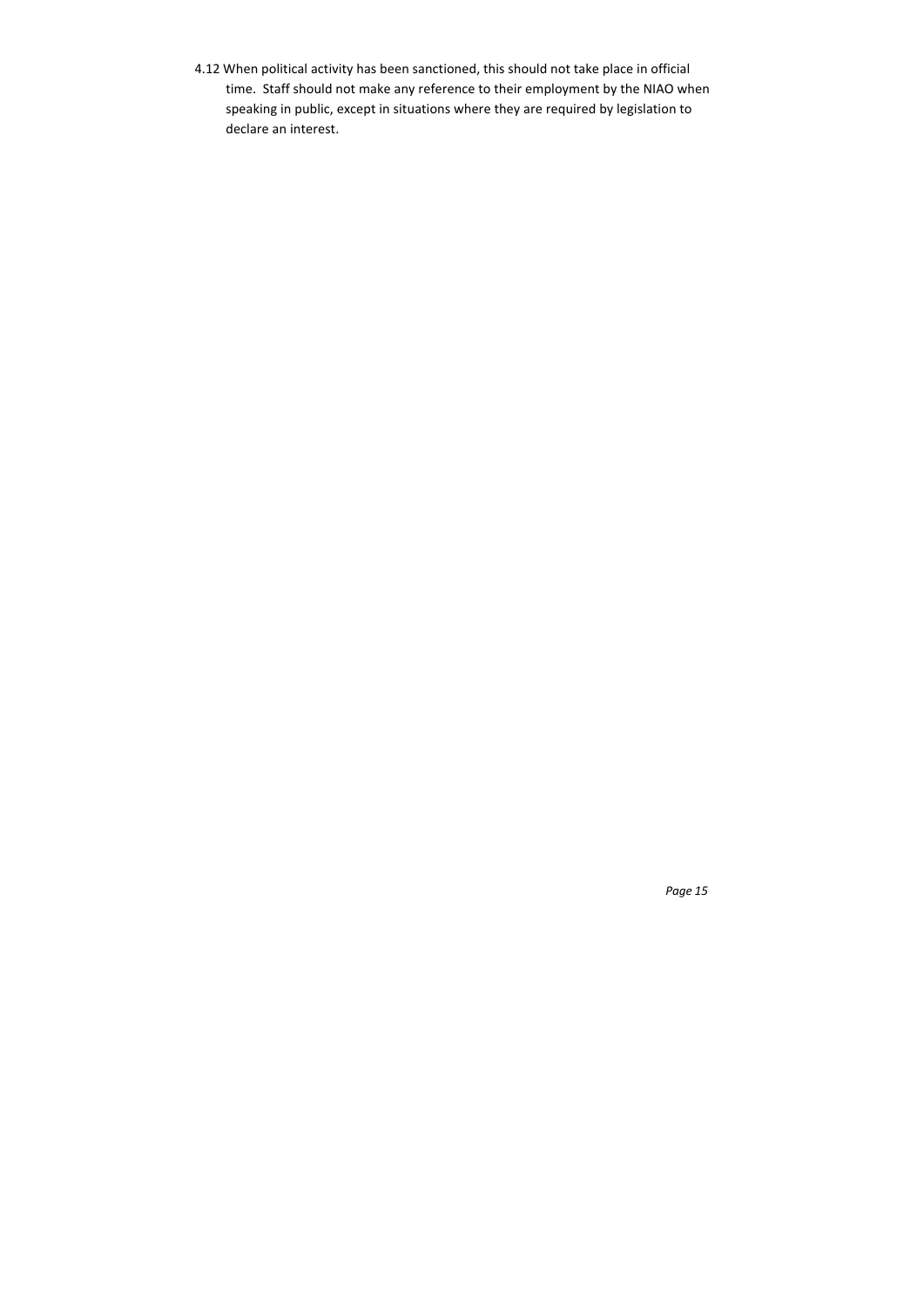# **5. CONFLICTS OF INTEREST**

#### **General**

- 5.1 For those employed in the public sector it is quite likely that, from time to time, private matters will impinge on public duties. In such circumstances staff should be aware that it is not appropriate to use public position or resources to deal with private matters or to pursue private interests. Staff have a duty to declare any private interests relating to their public duties and to take steps to resolve any conflicts arising, in a way which protects the public interest.
- 5.2 The FRC's Revised Ethical Standard 2016 ("*the Ethical Standard*") applies to our financial audit work, and NIAO policy is to apply this standard, where it is meaningful and appropriate to do so, to all our assurance work. Anyone concerned about compliance issues should consult their line manager, the HR manager, their Director or the Chief Operating Officer as appropriate if they require additional guidance.
- 5.3 In the course of their work it is essential that staff avoid any suggestion of nepotism or favouritism in their dealings both internally with colleagues and externally with clients and other contacts. Key areas where conflicts of interest may arise internally include recruitment, promotion and staff appraisal; key areas where conflicts of interest may arise externally include tendering, contracting and outsourcing. In carrying out public business, including making public appointments, awarding contracts or recommending individuals for rewards and benefits, staff should make choices on merit.
- 5.4 Conflicts or potential conflicts of interest, whether perceived or actual, can and do arise in our work. The main areas are likely to be:
	- personal connections to audited entities and their employees;
	- internal relationships;
	- private occupations;
	- payment for private work;
	- shareholdings;
	- relationships with suppliers and consultants;
	- acceptance of gifts and benefits;
	- previous employments; and
	- future employment and secondments.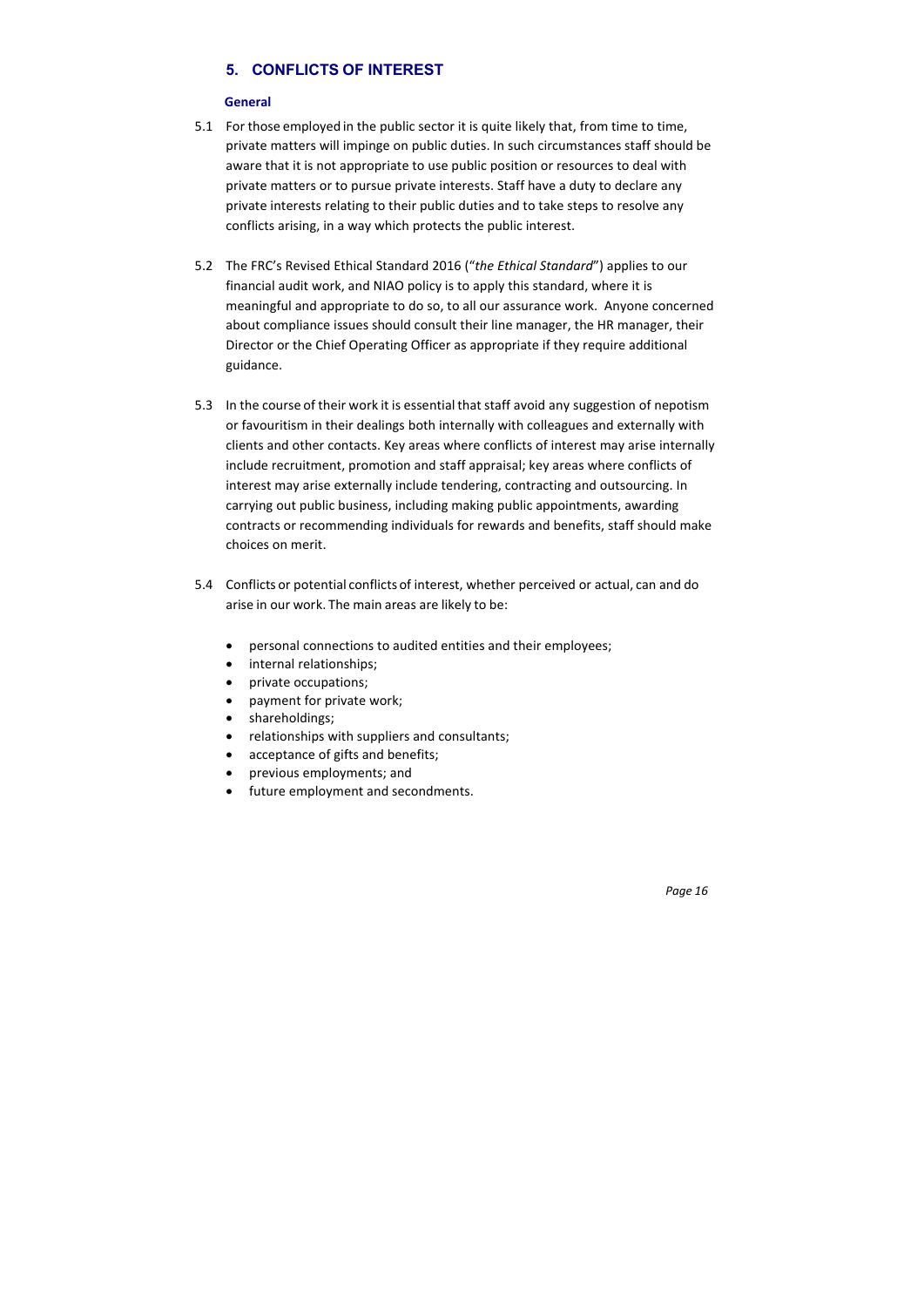#### **Personal connections to audited entities and their employees**

- 5.5 Individuals must consider whether they have any personal relationships or interests (e.g. business or financial interests) with an entity, or its affiliates<sup>1</sup>, audited by the NIAO, or with persons relevant to our work and business activities, that may pose a threat, perceived or actual, to the independence of the Office. For example, individuals may become aware that a person closely associated<sup>2</sup> with them or a close family member<sup>3</sup> is employed by, or has a business or financial interest in, an entity relevant to our work. Colleagues must disclose any such relationships in their annual Code of Conduct returns and declaration of independence for each audit/assurance assignment, or as soon as they become aware of them.
- 5.6 Individuals have an on‐going responsibility to inform their line manager, the HR manager, their Director or the Chief Operating Officer as appropriate, should any of the following give rise to the risk (perceived or actual) of a conflict of interest:
	- being asked to work on a particular assignment;
	- performing a role, or being asked to perform a role, such as line manager or mentor to a person leading, managing or directing the audit of an audited entity or its affiliates;
	- being asked to provide advice to a team auditing the entity or its affiliates;
	- having persons closely associated with them, or close family members or others with whom they have a close personal relationship, that have any relationships with bodies they audit or those bodies' affiliates, or with employees of bodies they audit or those bodies' affiliates; or;
	- any other circumstances in relation to their personal connections or interests.

 $1$  The definition of an affiliate of an audited entity can be summarised as "any entity which has direct control over or can significantly influence the audited entity; or any entity over which the audited entity has direct control or significant influence. Entities under common control are also affiliated to the audited entity."

<sup>&</sup>lt;sup>2</sup> 'Person closely associated' is: (a) A spouse, or a partner considered to be equivalent to a spouse in accordance with national law; (b) A dependent child, in accordance with national law; (c) A relative who (at any time in the period from the start of the financial period in respect of which the engagement is being conducted to the date on which the engagement report is signed) has lived in the same household as the person with whom they are associated for at least one year; (d) A firm whose managerial responsibilities are discharged by, or which is directly or indirectly controlled by, the firm / person with whom they are associated, or by any person mentioned in (a), (b) or (c) or in which the firm or any such person has a beneficial or other substantially equivalent economic interest; (e) A trust whose managerial responsibilities are discharged by, or which is directly or indirectly controlled by, or which is set up for the benefit of, or whose economic interests are substantially equivalent to, the firm / person with whom they are associated or any person mentioned in (a), (b) or (c).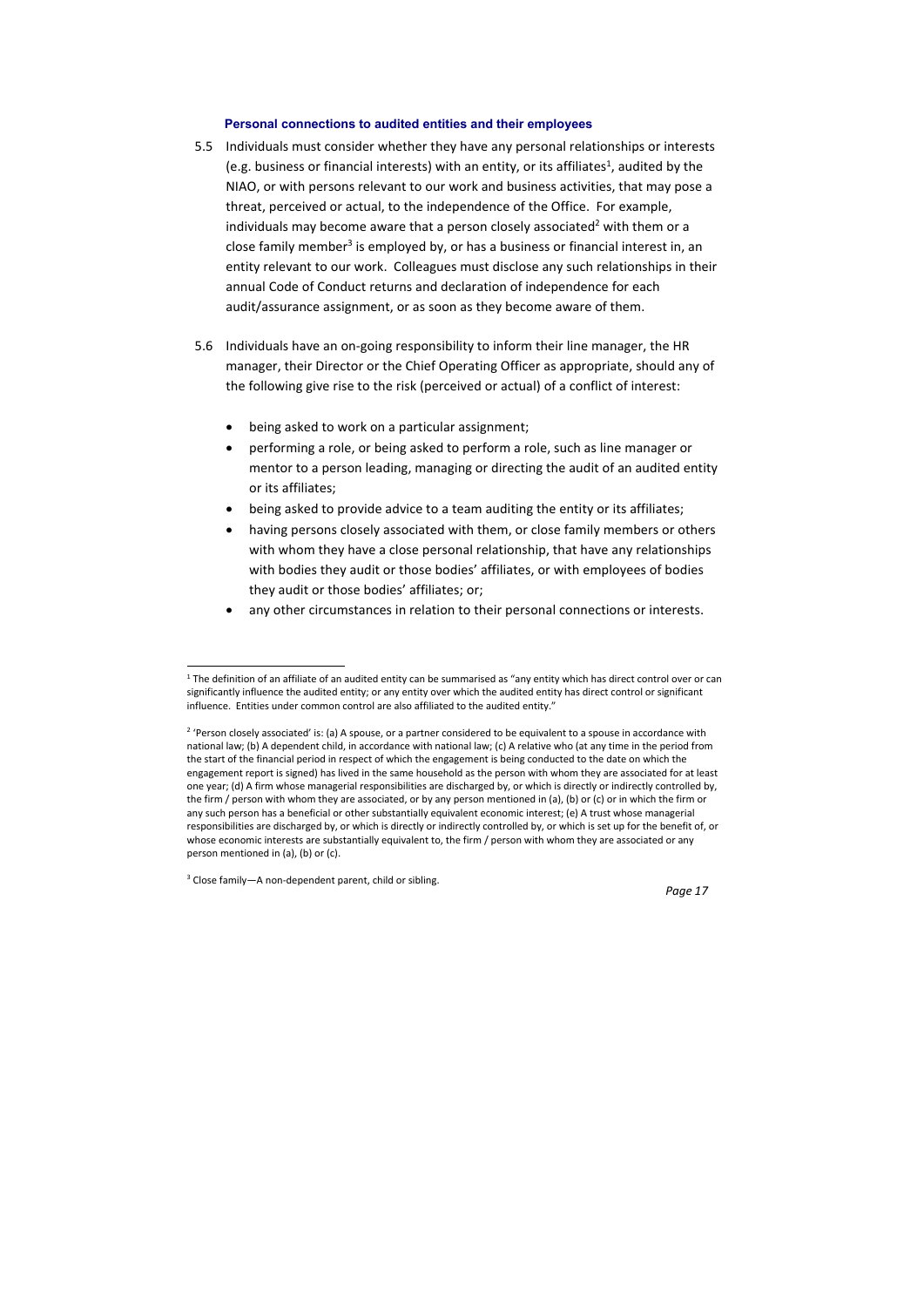5.7 Depending on the nature of the actual or perceived conflicts, HR and the Chief Operating Officer will take appropriate action to ensure the independence of the Office is not compromised, or perceived to be compromised.

#### **Internal relationships**

- 5.8 Close personal relationships may exist in the workplace. These may include, for example, close friendships or family relationships, which could give rise to a conflict of interest (actual or perceived) where one employee is in a position to exert influence over matters in relation to another employee.
- 5.9 Employees involved in any such close personal relationship should advise their line manager or Director or HR.

# **Private occupations**

- 5.10 Staff must not engage in any activity which might conflict with the interests of the NIAO or be inconsistent with their position as members of the NIAO; nor, subject to certain exceptions to be agreed by the Chief Operating Officer (such as service as a Justice of the Peace, schools governorship or approved non‐executive directorships), may they take part in any private occupation which would require their attendance during normal official hours.
- 5.11 No restriction is placed on paid part‐time employment or other paid activities outside official hours, provided official work does not suffer and there is no risk of giving rise to a perceived or actual conflict of interest with the Office's work or business activities or of it bringing discredit upon the Office. However, staff proposing to undertake outside employment or activity should consult the Chief Operating Officer if:
	- it is employment or activity as an auditor, accountant or book‐keeper;
	- it involves the use of official information or experience acquired in the course of official duties (but excluding information already in the public domain). Examples of such information range from general themes developed as a result of our work, to specific information obtained from clients. In the latter case it is most unlikely that approval would be given;
	- it is employment or activity for anybody to which the NIAO may award business or contracts; and
	- the working hours of the proposed employment, when aggregated with the working hours of NIAO employment, are likely to exceed 48 hours a week in line with EU Working Time Directive.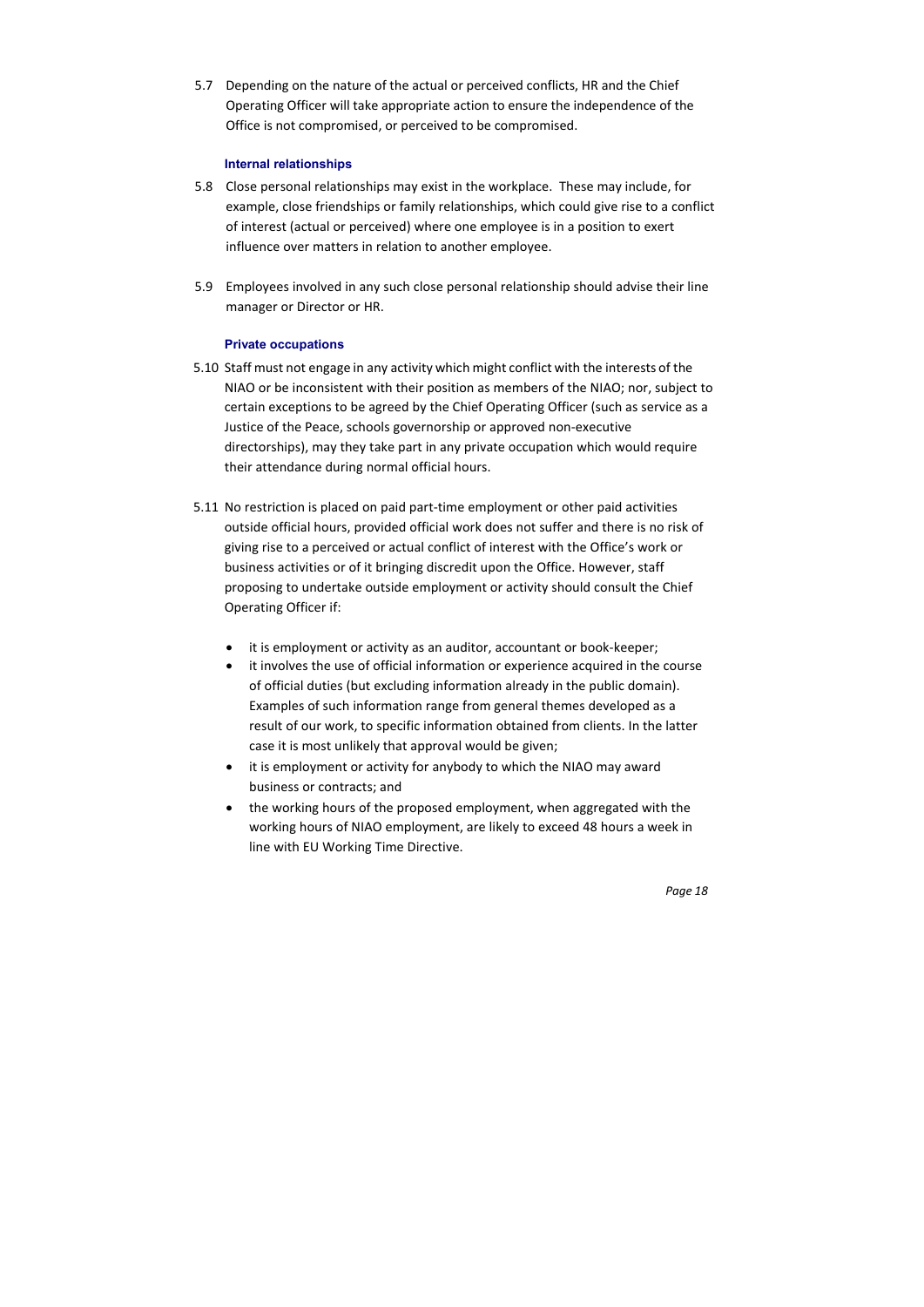Individuals are personally responsible for any payments due to HMRC as a result of private occupations.

#### **Payment for private work**

- 5.12 Staff should consult the Chief Operating Officer if they are offered payment for work which relates to their official duties or is carried out in official time, or if they receive extra money from public funds for work outside the scope of their official duties.
- 5.13 Any fee or payment for private work must be surrendered to the Office if the preparation or execution of the work is undertaken in official time, as should fees for speeches or lectures given in an official capacity. Any travel, accommodation or meals provided in connection with such events must be normal and reasonable in the circumstances. The Office may allow staff to keep all or part of the payment if the work or preparation is undertaken in private time, or the official time is wholly or partly made up. In the latter instance, staff must obtain prior approval from the Chief Operating Officer so that arrangements can be made with the appropriate line manager. Staff also should refer to the Office policy on hospitality.
- 5.14 Staff may be permitted to write or contribute to books or articles, provided these are not related to the work of the NIAO and their content could not call into question the integrity, objectivity or impartiality of the Office or the C&AG. Such activities should be conducted entirely in the individual's own time and staff should make no reference to their employment by the NIAO. Any fee or payment for such work can be retained by the individual, but must be notified to the Chief Operating Officer.

#### **Shareholdings and other financial interests**

- 5.15 Staff may hold private investments. However neither they nor persons closely associated with them should hold or deal in shares when they are in a position to gain information through their work which might affect the value of such shares. If a shareholding might raise a question of possible conflict with the interests or independence of the NIAO staff member (or persons closely associated with them) they should not obtain shares or, if already holding them, should declare the holding immediately. Examples where conflict might arise are when an individual:
	- knows of a large government contract to be placed with a public company;
	- has privileged information about a future privatisation;
	- knows of planned actions which might affect a company's prospects; or
	- has shares in a privatised company and audits that company or the regulator.

5.16 The Chief Operating Officer will decide whether the individual's (or a closely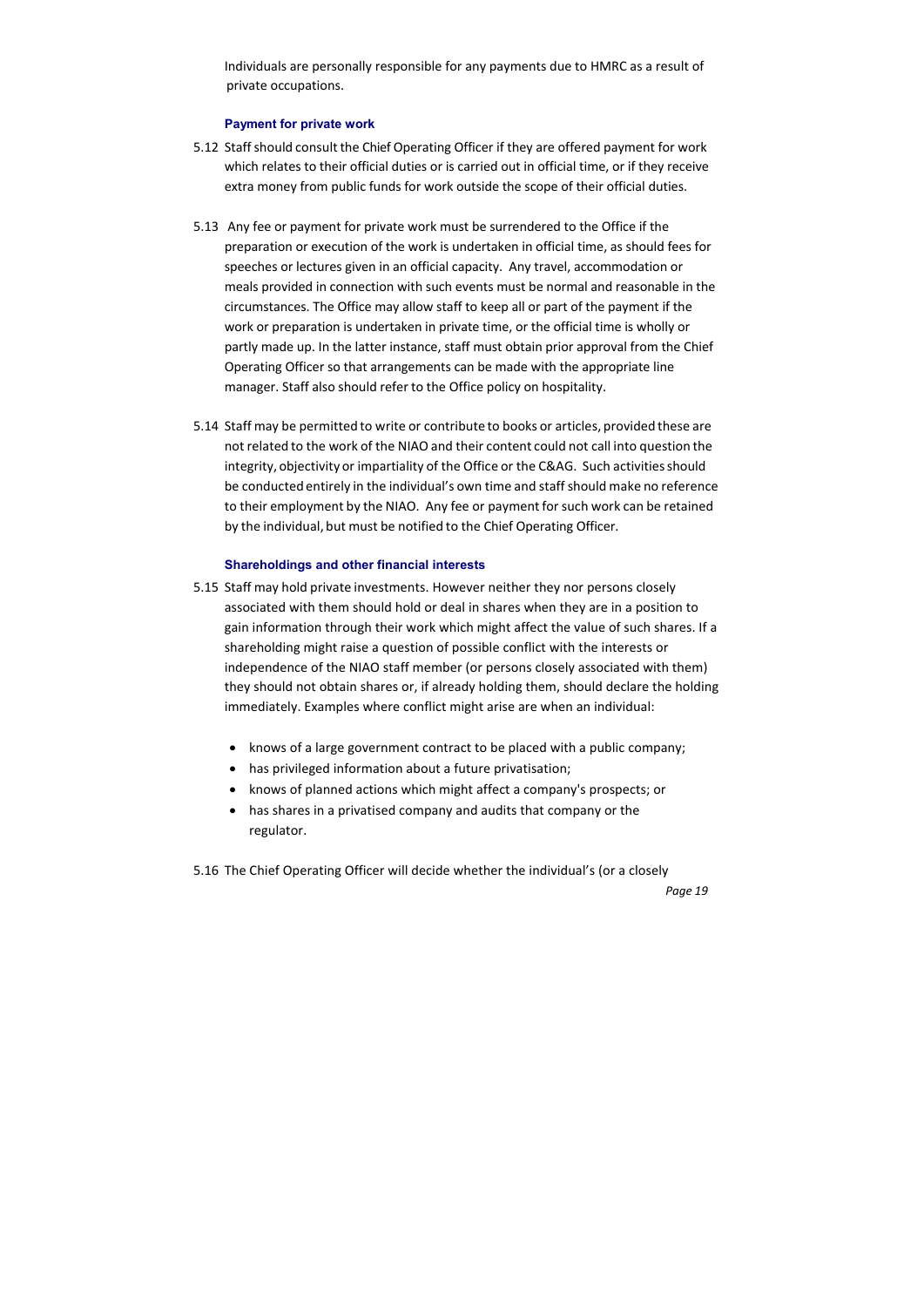associated person's) financial interest in a company might exert undue influence on his/her judgement, and will determine the appropriate course of action. Staff should also ensure that privileged information obtained in the course of their work is, under no circumstances, imparted to colleagues, friends or relatives.

5.17 Under the Criminal Justice Act 1993 it is an offence if an individual *'who has information as an insider...deals in securities that are price‐affected securities in relation to the information'*. An individual is also guilty of the offence of insider dealing if they encourage *'another person to deal in securities that are (whether or not that other knows it) price‐affected securities in relation to the information....or the individual discloses the information, otherwise than in the proper performance of the functions of their employment, office or profession, to another person'.*

#### **Relationships with suppliers and consultants**

- 5.18 Contracts must be awarded on merit in fair competition against other potential suppliers, and no favouritism should be shown to businesses run by friends, partners or relatives. Staff responsible for engaging or supervising contractors with whom they may have a personal or domestic relationship should declare it to their Director. Staff should also declare any investment interests they hold with suppliers or consultants with whom they might deal. Where conflict might arise, the individual should dispose of their investment or ensure that they play no part in awarding the contract or selecting consultants.
- 5.19 When involved in employing consultants, staff must ensure that appointments are made on merit in fair competition, i.e. the assignment should be awarded to the individual or company which best meets pre‐determined criteria concerning the quantity, quality and cost of the service to be provided. The NIAO policy on procurement is contained in the Procurement Manual.

#### **Acceptance of Gifts and Benefits**

5.20 See Section 6 of this Code of Conduct.

#### **Previous employments**

5.21 Where an individual who was a director or in a position to exert significant influence over an audited entity joins the NIAO, they must not act or be in a position (perceived or actual) to be able to influence the conduct or outcome of the audit of the relevant entity for a period of at least two years.

#### **Future employment and secondments**

5.22 Staff are required to notify immediately their line manager and the HR manager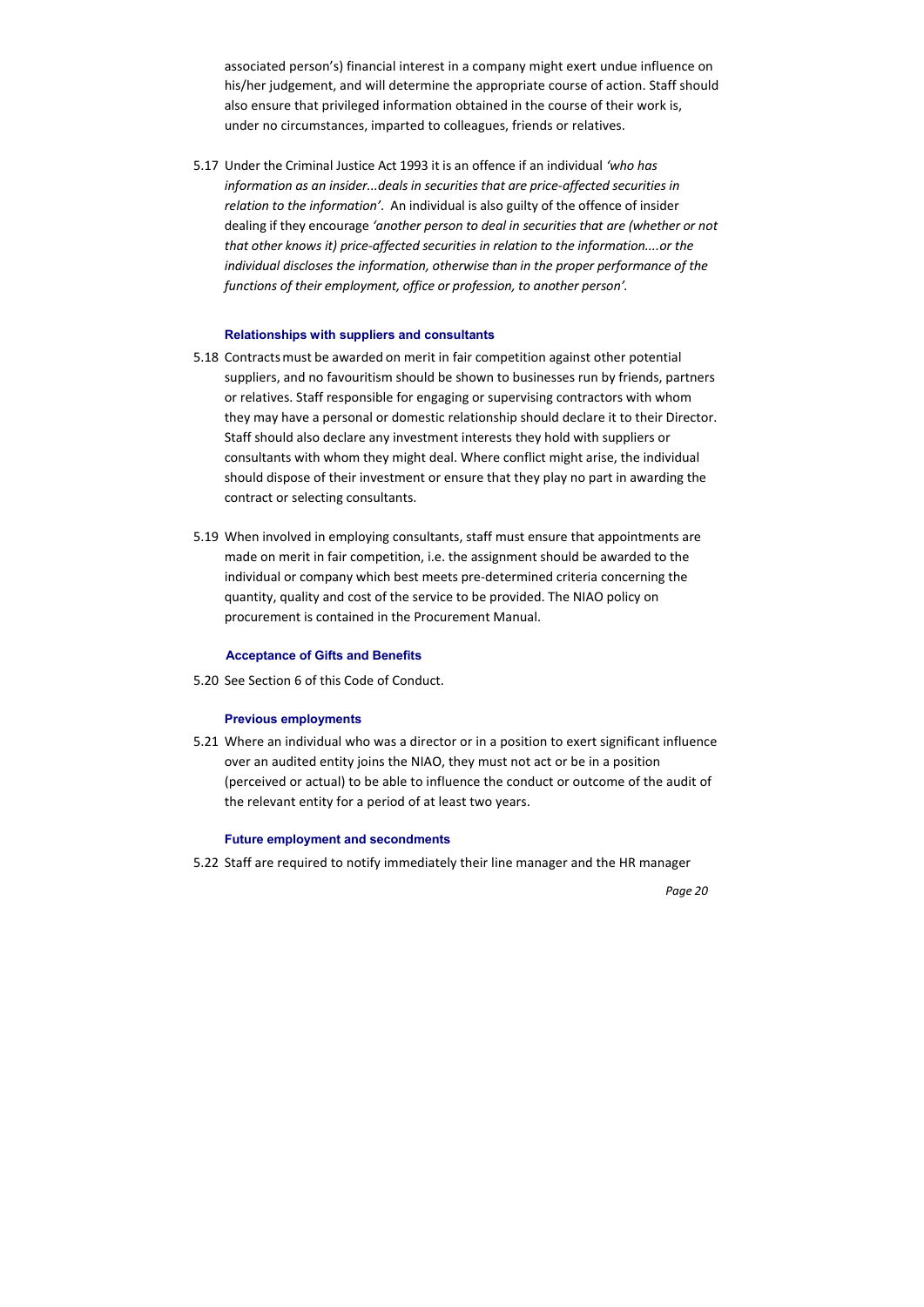where future employment with an audit client is probable e.g. when an offer is received.

- 5.23 Where a colleague is currently performing work in an audited body and is considering applying for a post in that body, they should notify at the earliest opportunity their line manager and the HR manager. This should be prior to applying for the position. This information will be treated in confidence. The individual should keep these persons updated on the progress of their application, including whether it results in acceptance of a job offer.
- 5.24 For applications to a specific Department of the NI Civil Service, the above requirement applies where a colleague is currently performing work in that Department. Where an application is made to a general NI Civil Service-wide recruitment board, such notification is not required until an offer is received which would place the colleague in the Department they are currently auditing.
- 5.25 Where individuals have given such notice, the line manager, in consultation with the Ethics Partner, will be involved in identifying action to negate or mitigate any potential conflict of interest. This may involve removing colleagues from the audit team and reviewing any work performed by the individual in the current and, where appropriate, most recent audit.
- 5.26 All outward secondment opportunities which may lead to a potential conflict of interest or impact on an individual's ability to carry out their audit duties on their return to the NIAO will be approved by the Ethics Partner. Any restrictions on work undertaken either while on secondment or on return to the NIAO will be agreed with the Ethics Partner and clearly documented.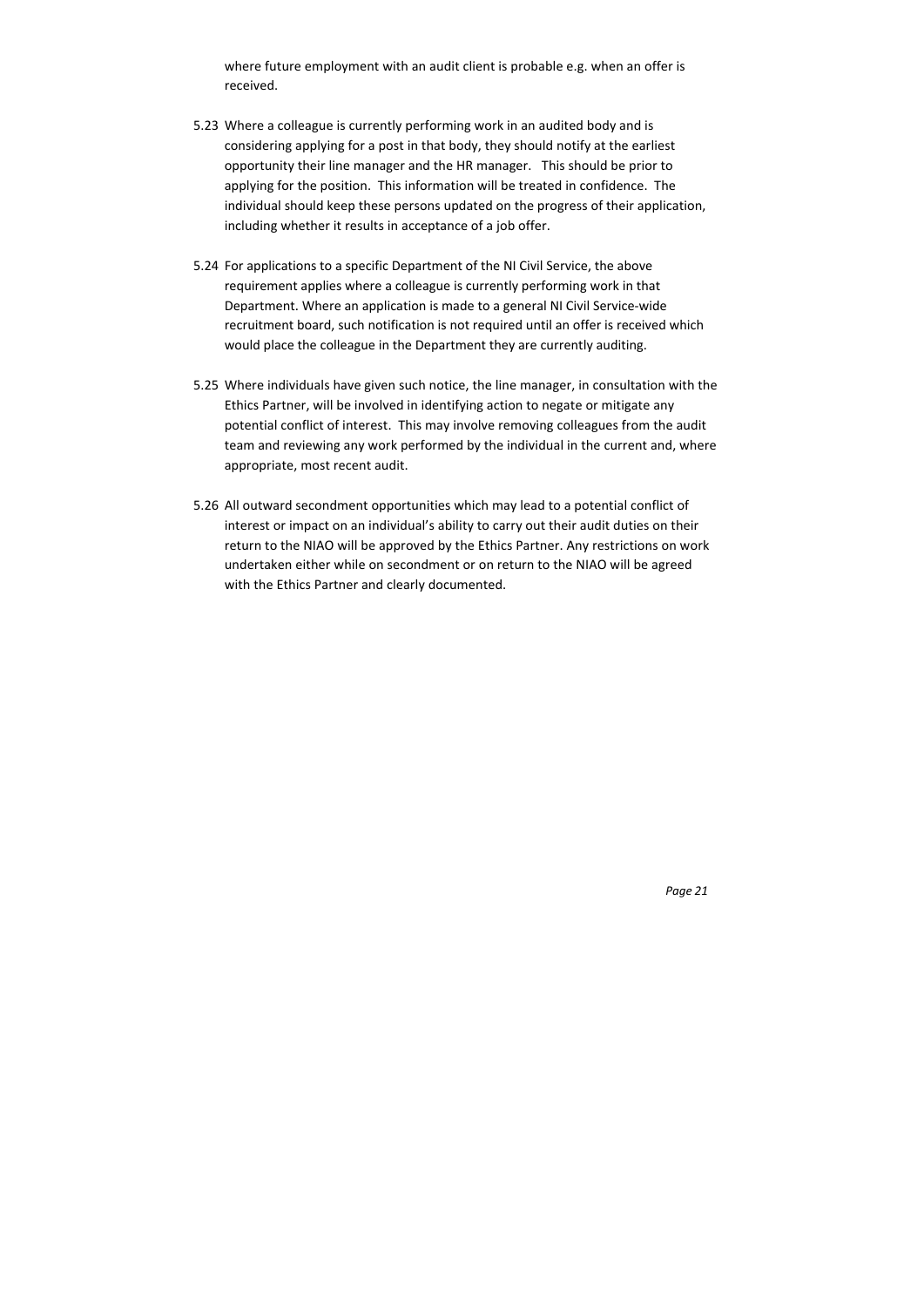# **6. GIFTS, HOSPITALITY, TRAVEL AND ACCOMMODATION**

#### **General**

6.1 The NIAO engages with a variety of clients, suppliers and partner bodies in the normal course of its business and staff may be faced with occasions where gifts or hospitality are offered or provided. The overriding principle which applies in these circumstances is that offers of gifts, hospitality, entertainment or services should not be accepted where they might place, or be seen to place, the recipient under an obligation to the donor or compromise their personal or professional judgement. NIAO staff must be extremely cautious in this area and need to demonstrate that the Office and its staff are beyond reproach and above criticism.

#### **Bribery and corruption**

*Page 22* 6.5 The only gifts which NIAO staff may accept are those in the form of business items of a token value, such as calendars, mouse mats etc., or business items provided at conferences or related events, for example pens and wallets. These items need not be recorded in the Office's gifts and hospitality register. All other gifts must not be accepted, but must be recorded in the register (using the form provided in the NIAO Hospitality, Gifts and Entertainment Policy and associated guidance) and either returned to the donor organisation or, if return is not practical, surrendered to the

- 6.2 The Bribery Act 2010 aims to promote anti‐bribery practices among businesses. The Act introduces four new criminal offences:
	- offering, promising or giving a bribe (active bribery):
	- requesting, agreeing to receive or accepting a bribe (passive bribery);
	- bribing a foreign public official to obtain or retain business; and
	- failure by a commercial organisation to prevent bribery by an associated person.
- 6.3 The NIAO may be liable for acts of bribery by staff and other associated persons unless it has put in place adequate procedures to prevent bribery. The Office has a zero tolerance to bribery and corruption, and such an act can lead to dismissal and prosecution.
- 6.4 The Office recognises the need for staff to engage on a business level with our clients, partners and stakeholders and accepts that in the normal course of business, some element of hospitality may be offered and may be legitimately accepted. It is not, therefore, the Office's intention to impose restrictions which would unreasonably compromise our ability to conduct our business effectively.

#### **Gifts**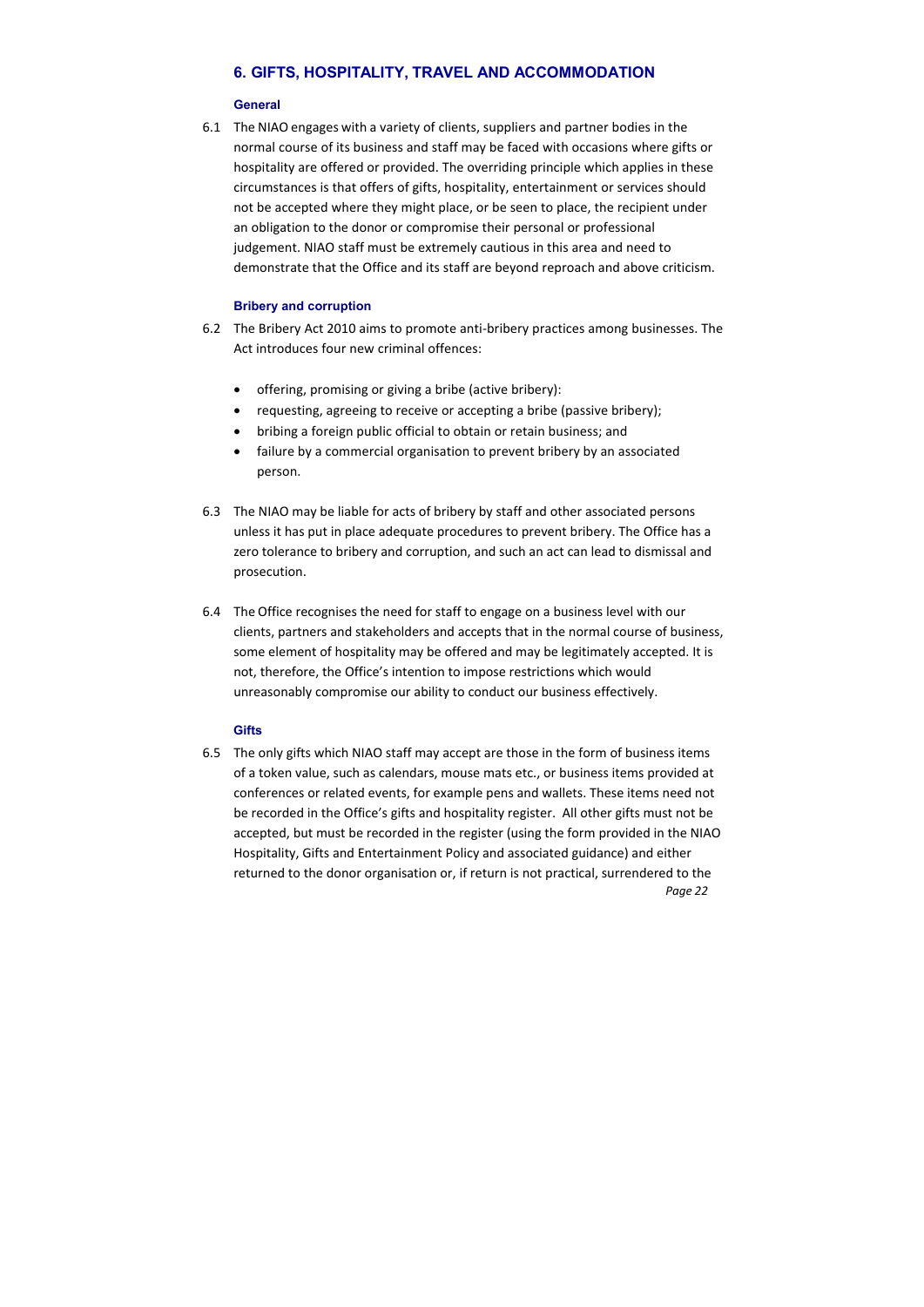- display by the NIAO (corporate gifts such as plaques, medals etc.); or
- donation to charity.

#### NIAO for either:

#### **Hospitality**

- 6.6 Staff are permitted to accept hospitality which is provided in the course of normal business and could reasonably be reciprocated by the NIAO. This includes working lunches or dinners, providing these cover a business agenda. The standard of hospitality should be no more than that which might reasonably be offered by the NIAO in return. All working lunches or dinners provided away from clients premises must be recorded in the gifts and hospitality register.
- 6.7 A key principle of accepting such hospitality is that there should be a balance of hospitality received and hospitality given. Staff should, therefore, be careful not to accept hospitality where an appropriate balance is not maintained.
- 6.8 Staff may also accept invitations to events where they are representing the NIAO in an official or professional capacity. This includes invitations to business dinners and events such as awards ceremonies where the NIAO has been nominated for an award, is judging an award or is acting as sponsor. In considering whether an invitation should be accepted, staff should take into account the level of attendance of NIAO colleagues to ensure that their attendance is reasonable in the circumstances. Events which include some form of entertainment can be accepted, providing the entertainment forms an intrinsic part of the event. Attendance at all such dinners, ceremonies or events must be recorded on the gifts and hospitality register.
- 6.9 Staff must not accept any invitation to any event or offer of corporate hospitality where attendance would normally be subject to payment of a fee. This includes invitations to art exhibitions, sporting or cultural events and charity dinners.

#### **Travel and accommodation**

6.10 Staff have a responsibility to ensure that any travel or accommodation for business purposes is reasonable in the circumstances and would not expose the individual or the NIAO to public criticism. Full details of the rules relating to travel and subsistence are contained in the NICS Staff Handbook and staff are asked to make themselves familiar with these provisions. Other than in specified defined circumstances, all travel and accommodation bookings must be made through the Office's travel management company via Corporate Services. Staff and their line managers will be responsible for judging the travel and accommodation appropriate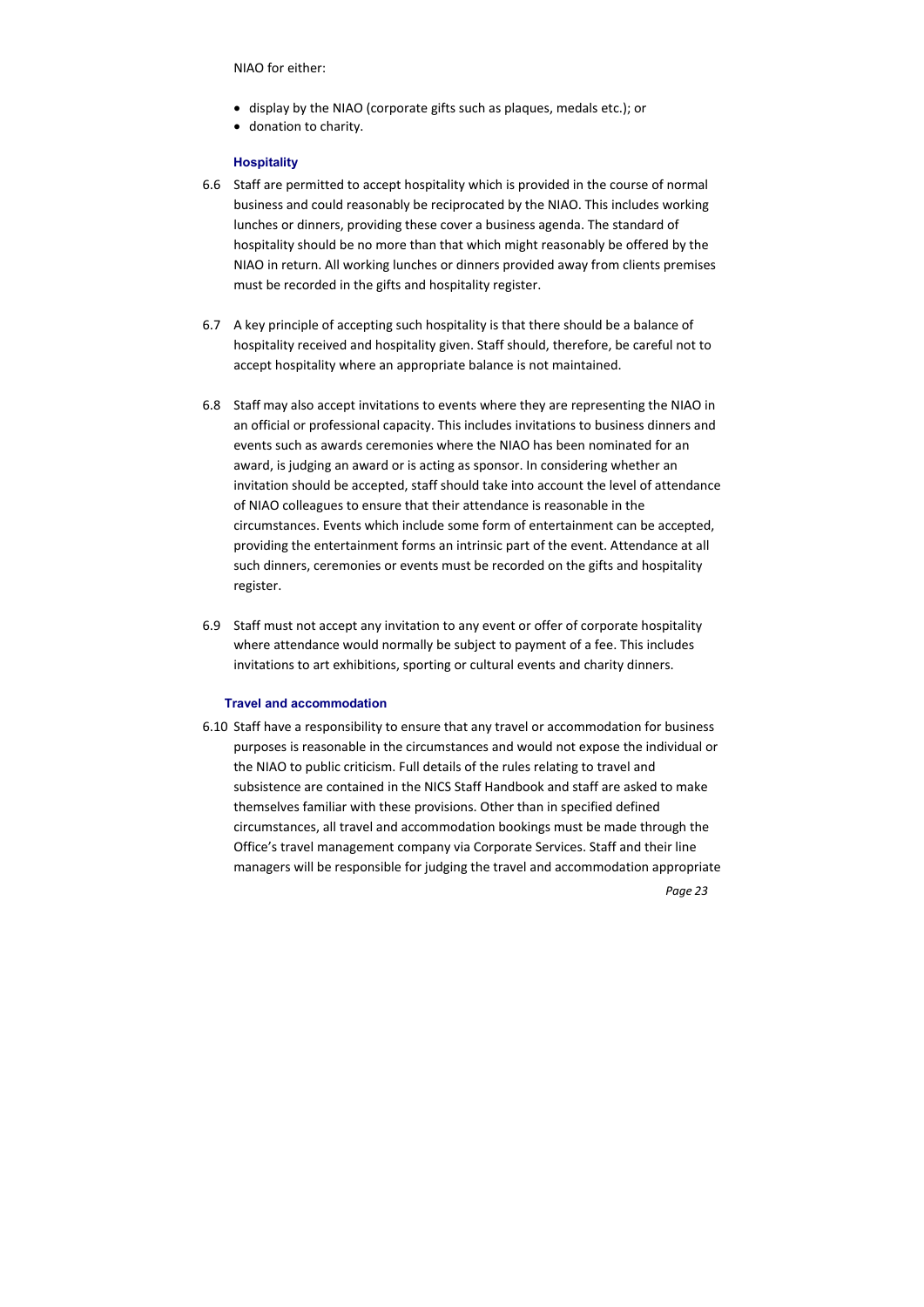to the particular business need, but should be mindful at all times of the need to balance issues such as safety and security with economy. Standards of travel other than economy class must be justified on the basis of business effectiveness, taking into account the length of the journey undertaken. Standards of accommodation should likewise be adequate for the purpose and reasonable to an informed external commentator.

- 6.11 Customer loyalty benefits, such as air miles, or any other benefits earned through NIAO business travel must only be used to reduce the costs of future business travel and must not be used for private purposes.
- 6.12 Staff should take particular care when accepting travel and accommodation arranged by host bodies, particularly international bodies. Itineraries should be reviewed in advance to ensure that the standards offered are compatible with NIAO standards. Provision of travel or accommodation which is of a standard significantly higher than that appropriate under NIAO rules should be reviewed and consideration should be given to requesting the host to re‐arrange, subject to the availability of local provision. A similar approach should be taken where the standard of travel and accommodation offered is significantly lower than that which would normally apply.
- 6.13 Staff may request to be accompanied on visits by their spouse or partner, providing this does not inhibit their business effectiveness. Any such arrangements must be authorised by their Director in consultation with the Chief Operating Officer in advance of the travel, and the staff member must ensure that the full costs of their spouse/partner are met from their own funds.
- 6.14 Individuals must obtain prior approval from their Director for all international travel and associated work programmes. Managers should be informed of all the relevant details of a trip before it is approved, including if the individual will be accompanied by their partner or if there are plans to extend the trip beyond the time necessary for the visit's purpose. Managers should have regard to this information, and to the destination, duration and intensity of the proposed programme, in assessing the business case and motivation for the proposed travel. The overriding need is to protect the good name of the Office; and a key test of decisions by authorising managers will be that criticism of the Office is avoided or, if it occurs, can in the judgement of the C&AG, be effectively rebutted.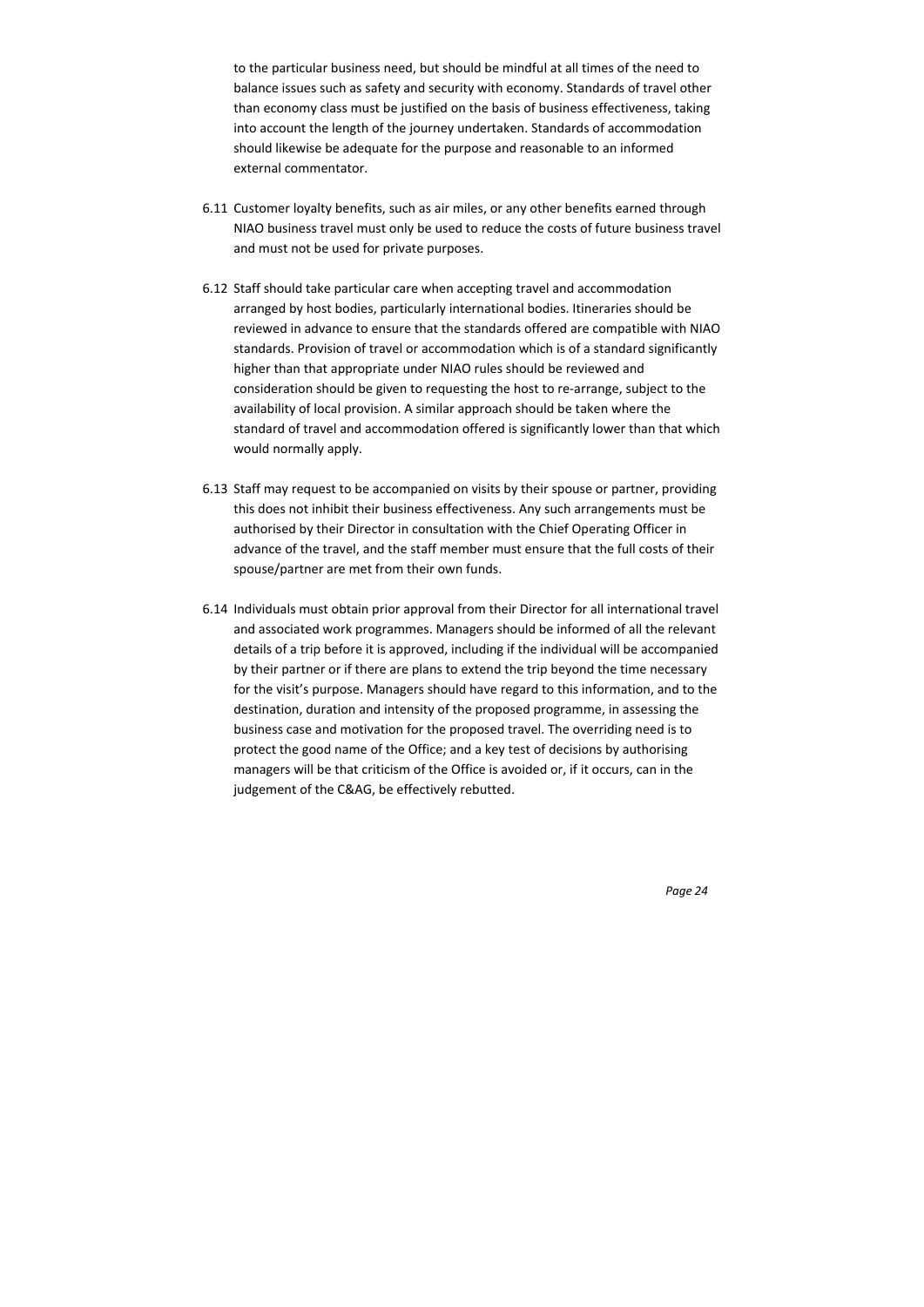# **7. PERSONAL CONDUCT**

#### **General**

- 7.1 Staff should always maintain the highest standards of personal conduct. They should ensure that they comply with all Office guidance and remain fit and proper persons to undertake the work assigned to them. Where staff are professionally qualified, they must also ensure that they comply with the requirements of their professional institute to behave with integrity, to carry out work with due skill and care and to comply with fundamental principles as laid out in their Institute membership handbooks.
- 7.2 The Office is concerned only with any private and personal activities of its staff which could impinge on the performance of their duties or risk bringing discredit to the Office. Particular difficulties may arise in the following areas, either in the course of undertaking official duties or outside the Office:
	- Staff should not participate in activities which might severely damage their financial standing. Staff who become bankrupt or insolvent or who experience significant financial difficulties which could impinge on the performance of their duties or risk bringing discredit to the Office must immediately report the fact to the Chief Operating Officer. They will be required to give a full statement of their case, to establish whether their position is likely to prejudice the proper and effective performance of their duties.
	- Staff should adopt high standards of personal discipline, and avoid any forms of overindulgence or addiction which may adversely affect their conduct or impair the performance of their official duties.
	- Staff must not make use of their official position to further their private interests.
	- Staff who have any personal or domestic relationships with NIAO colleagues which may impinge on their duties and responsibilities should put this in writing to their line manager or Director or HR, to ensure that the allocation or routing of work avoids potential conflicts. A record of the discussion and resulting decision should be agreed and must be sent to the Chief Operating Officer.
	- Staff should inform the Chief Operating Officer in writing in the event that they are, or ever have been, refused or restricted in the right to carry on any trade, business or profession for which a specific licence, registration or other authority is required. Staff subject to a court order instigated by a regulatory body, or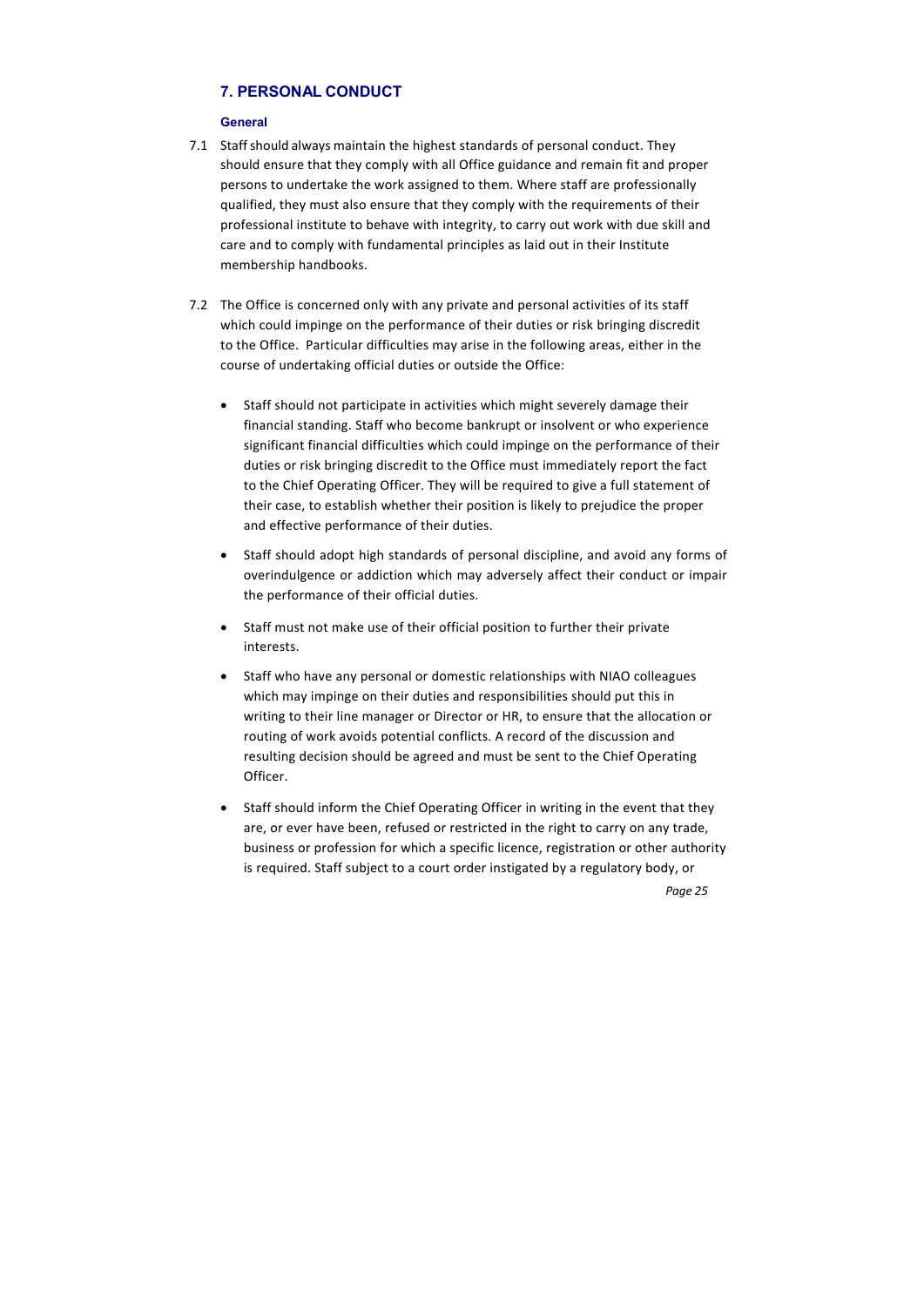subject to official enquiry by a financial, professional or other business authority should also disclose this.

• Staff should report the results of any disciplinary procedures or reprimands issued by professional bodies. Staff investigated by their institute for allegations of misconduct or malpractice should also make the existence of these investigations known to the Chief Operating Officer.

# **Reporting of arrests or convictions**

- 7.3 Staff must inform the Chief Operating Officer if they are arrested and refused bail, or if they are convicted by a court of any criminal offence (except a traffic offence with a non- official vehicle for which the penalty does not include imprisonment or disqualification from driving). Staff are also obliged to report any civil actions to which they are subject, as a result of professional or business activities where a court has found against them.
- 7.4 Staff should also inform the Chief Operating Officer if they are subject to a judgement by a UK court about a debt, if they are declared bankrupt or served with a bankruptcy petition, or enter into compromise arrangements or trust deeds with creditors.

#### **Use and control of public funds and assets**

- 7.5 Staff should ensure that they use public assets efficiently and effectively, and do not use them for private purposes unless previously approved by the Office. This applies to the use of all Office equipment including telephones, computers and photocopiers, email and the internet. In addition, staff must comply with Office rules regarding expenses claims and imprests and the recording of absences.
- 7.6 The Office policy states that occasional personal use of the internet will be permitted between 12.00 pm and 2.00 pm for all staff. During this time, staff will be permitted to use the internet in their own time provided such use is kept to a minimum and complies in full with the internet and email policy and other NIAO policies.
- 7.7 Software is used to block sites containing inappropriate material. Inappropriate sites must not be accessed, including those relating to anything containing materials that potentially break the law or might bring the NIAO into disrepute or cause offence to clients or colleagues.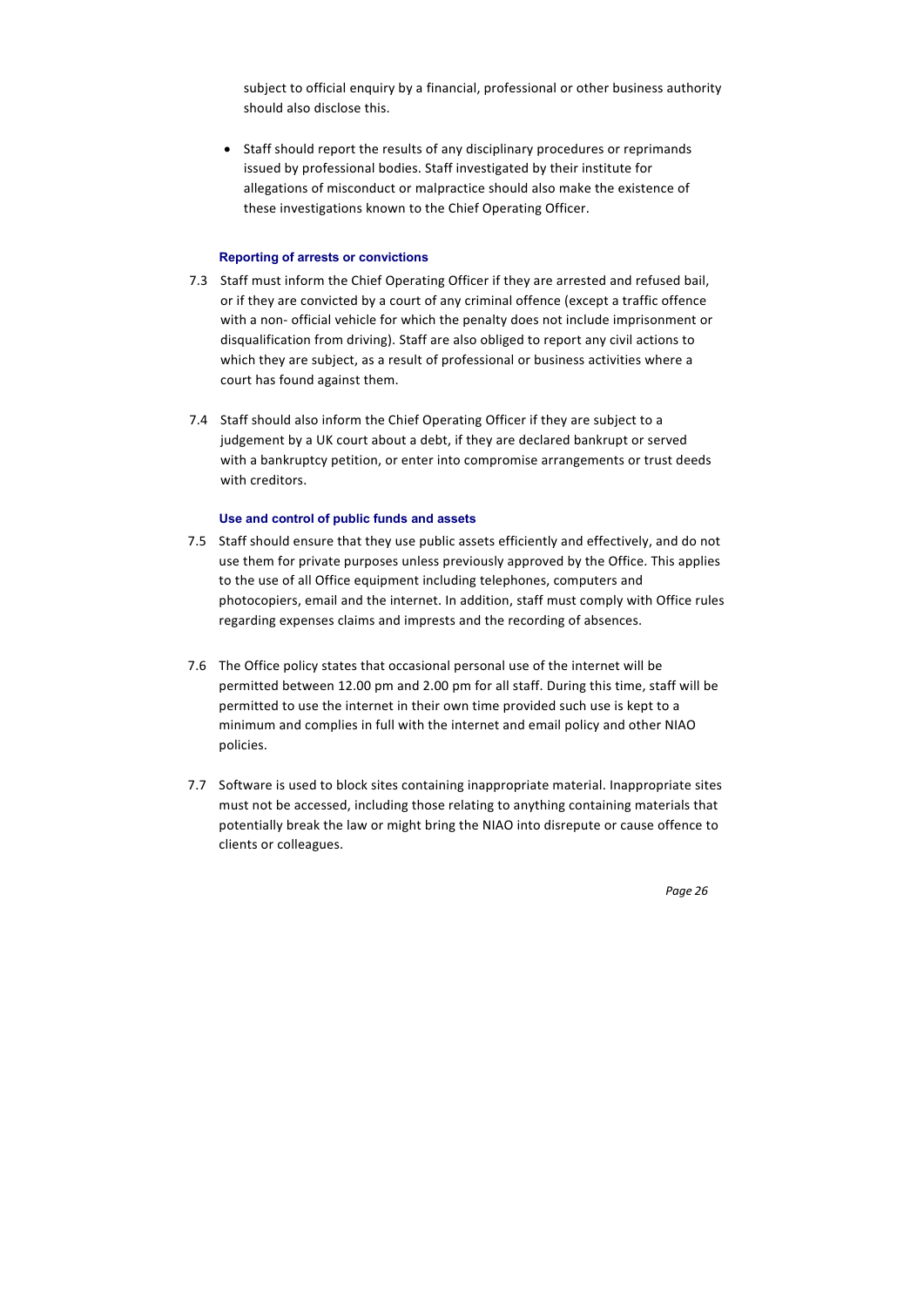- 7.8 The Office policy on the use of email permits staff to make occasional use for personal reasons but such use should be kept to a minimum and have no adverse effect on the delivery of work objectives or interfere with the efficient operation of the e‐mail system. Personal use should also be restricted to individuals or small groups and not contain large attachments. It must be marked 'Personal' on the subject box.
- 7.9 Staff should be aware that excessive personal use or a breach of the internet or email policy may lead to disciplinary action.

#### **Prevention of Fraud**

7.10 All staff have a personal responsibility for handling public assets with probity, but also have a responsibility for reporting immediately to their line manager, or other appropriate person, any suspected fraud by their colleagues, contractors or suppliers. Staff are reminded that NIAO has an anti-fraud policy and Fraud Response Plan.

#### **Employee relations**

- 7.11 The NIAO is subject to NI and European employment legislation. It aims, through its personnel policies, to comply as much with the spirit as the letter of relevant Acts, Orders and Directives. In this respect, there are two particular areas in which staff should be aware of their responsibilities:
	- **Discrimination** ‐ staff should ensure that they do not discriminate on the grounds of religion, political opinion, gender, sexual orientation, marital status, disability, age or race. Special care should be taken by those involved in functions such as recruitment, training, allocation of duties, performance appraisal and promotion.
	- **Harassment** ‐ harassment may take many forms. It can range from extreme forms such as sexual or racial violence and bullying to less obvious actions such as ignoring someone in the workplace. It may occur in the Office or, when work takes staff away from home, outside normal working hours. Whatever form it takes and wherever it arises, it puts great strains on the individual's personal and family life. It can lead to illness, absenteeism, poor performance and even resignation. All these have a significant impact on organisational effectiveness.

**Harassment will not be tolerated in the NIAO. Every employee carries responsibility for their own behaviour in this matter.**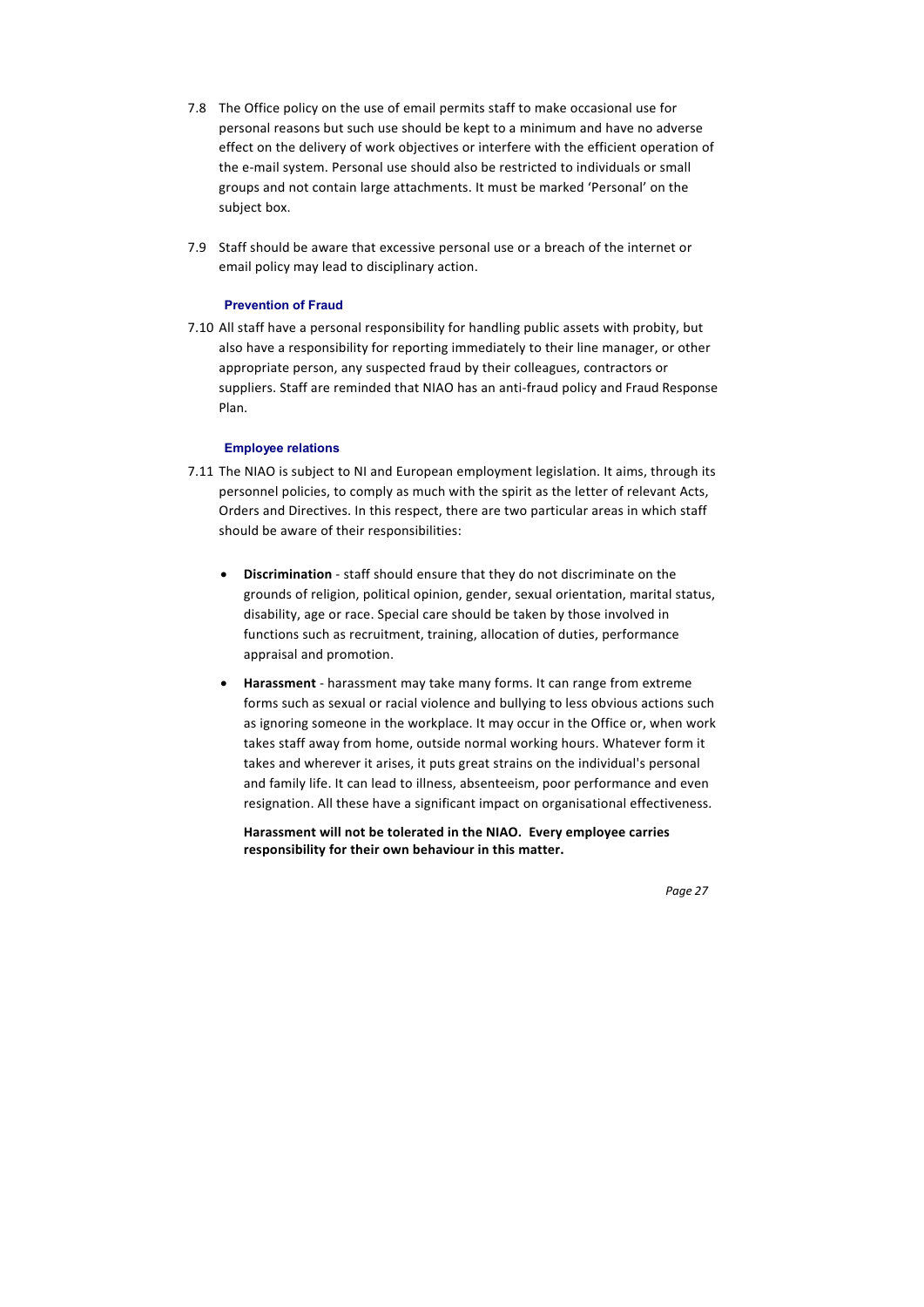- 7.12 Below are the agreed minimum standards of behaviour for all employees of the NIAO, which have been derived from the views of our staff. The NIAO is committed to ensuring that everyone exercises their respective responsibilities with behaviour that is consistent with these standards.
- 7.13 The NIAO is committed to championing the Dignity at Work framework. We are committed to demonstrating clear leadership to ensure its effective implementation, in order to create and maintain a safe and harmonious working environment which has positive open relationships based on trust and respect, as the basis for how we work.
- 7.14 These standards reflect our values and they should shape our everyday interactions with colleagues and clients. These standards of behaviour are for everyone who works in the NIAO. All staff are entitled to and should demonstrate:
	- respect;
	- trust;
	- fairness;
	- inclusion;
	- co-operation;
	- transparency;
	- confidentiality;
	- open communication; and
	- professionalism.

We are committed to:

- championing the standards of behaviour and leading by example;
- challenging inappropriate and unacceptable behaviour;
- ensuring all complaints are taken seriously and acted upon;
- ensuring discretion and confidentiality;
- ensuring impartiality; and
- determining and tackling the root causes.
- 7.15 The Office's Health and Safety at Work policy makes clear that all staff have a personal responsibility, so far as is reasonably practical, both for their own health and safety at work and for ensuring that they and their colleagues do not put the health and safety of others at risk by their actions.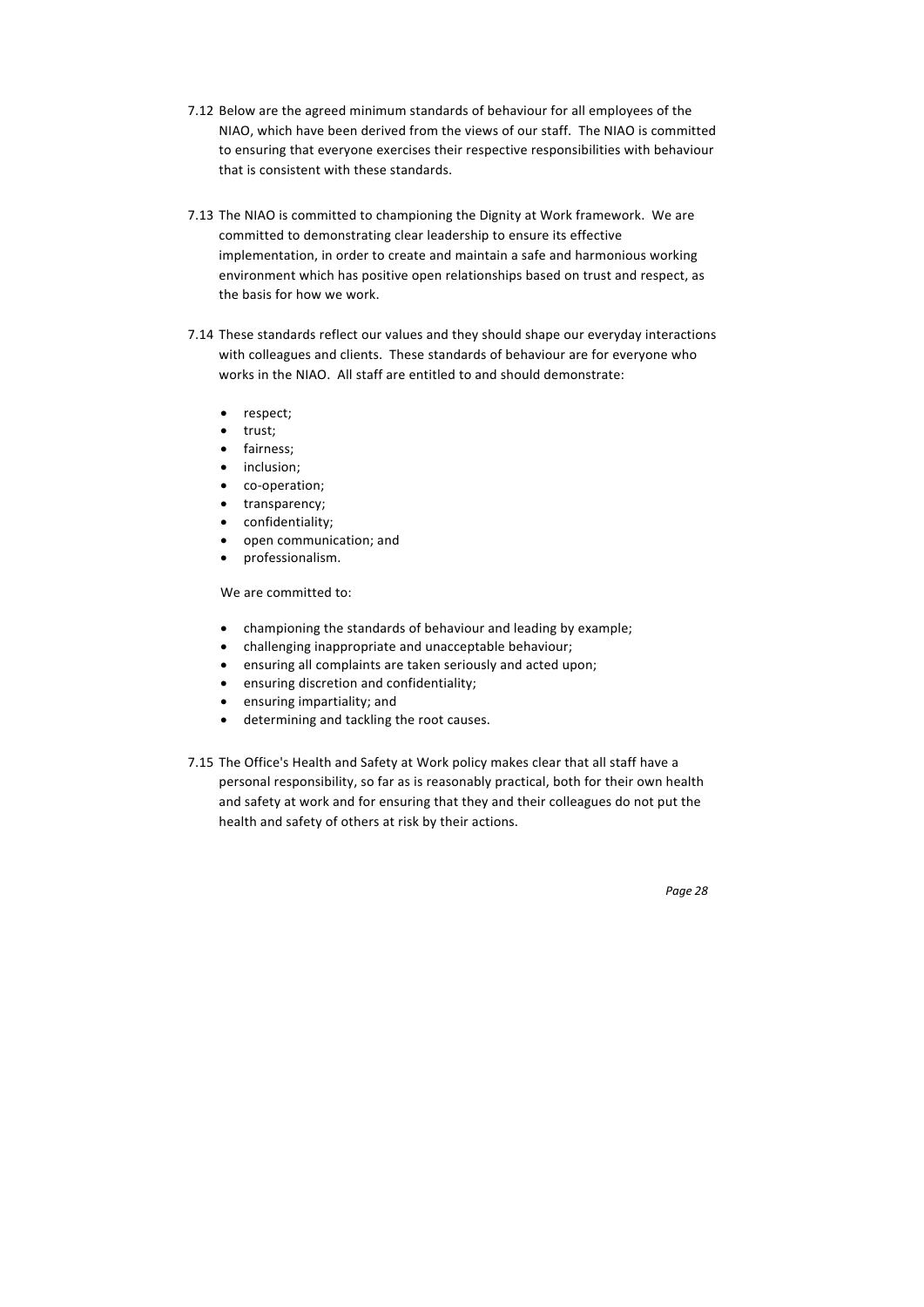# **NIAO CODE OF CONDUCT**

#### **Statement of Agreement and Declaration of Interests**

You are required to have read and understood the NIAO Code of Conduct and to have submitted a statement that you agree to abide by its conditions and with the conditions contained in any of the documents referred to in the Code. You are also obliged to provide a statement that you have complied with these conditions since your last return or, if this is your first return, that you have complied with these conditions since joining the NIAO. You must also declare any outside interests or activities which may potentially conflict with the interests or activities of the NIAO. You should submit a new statement and declaration immediately if your circumstances have changed since your last submission. You should not wait until your next submission is due.

2. I agree to be bound by the provisions of the Code and its related documents until my next declaration or until my employment ends, whichever is sooner.

1. I have read and understood the provisions of the NIAO Code of Conduct and have familiarised myself with other related documents referred to therein.

| Yes |  |
|-----|--|

| Yes |  |
|-----|--|

3. Do you confirm that, to the best of your knowledge, you have complied fully with the provisions of the Code and related documents since your last return or, if this is your first return, you have complied fully with the provisions of the Code applicable to you since joining the NIAO?

| Yes |  |
|-----|--|
| No  |  |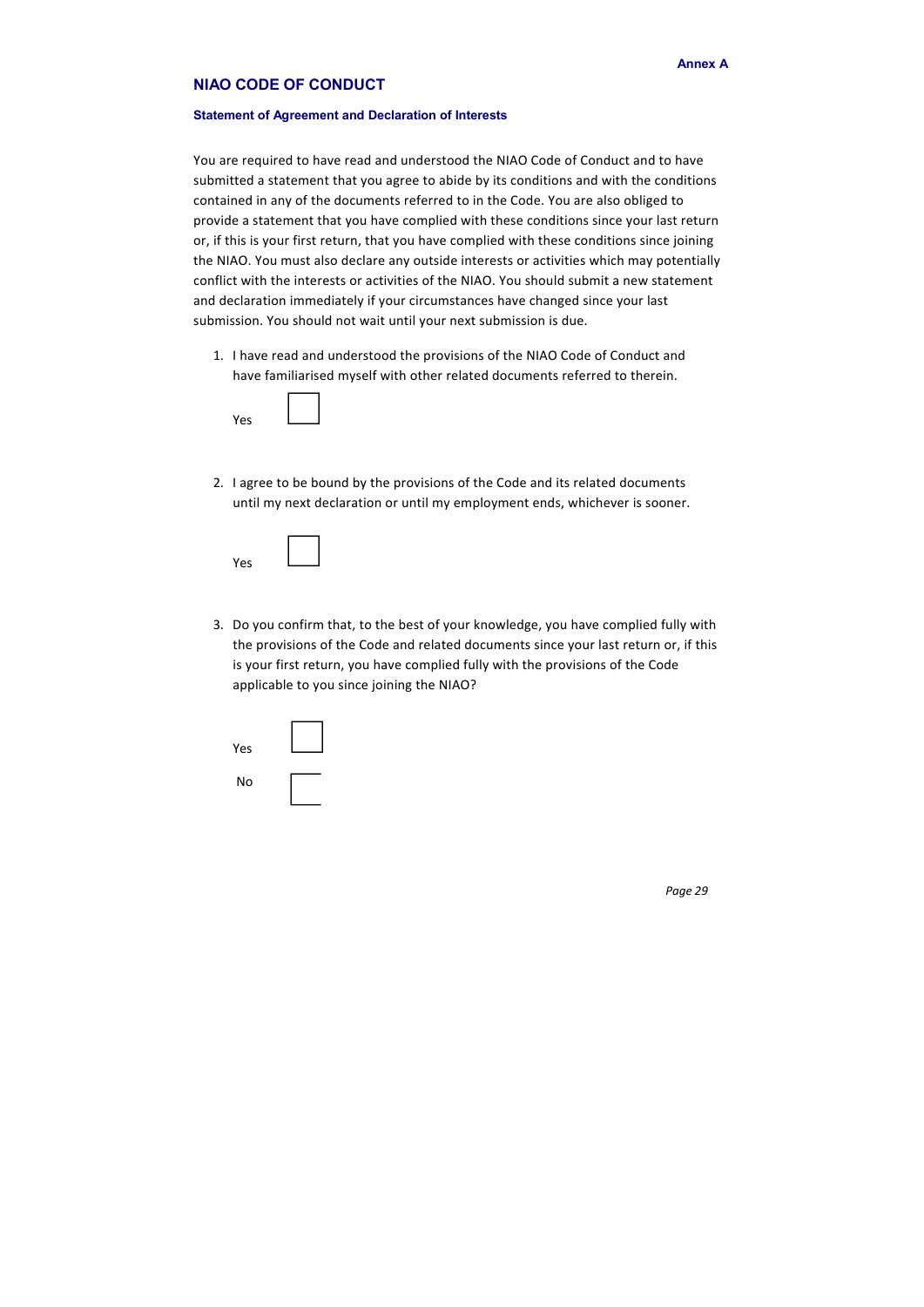If No, please give details:



4. I understand that a breach of the rules contained in the Code and related documents may, subject to investigation, lead to disciplinary action which, in certain circumstances, could lead to dismissal and that failure to submit a return may also be treated as a disciplinary matter.

| Yes |  |
|-----|--|

5. Do you hold any positions outside the NIAO, whether paid or unpaid, in any public or private organisation(s)?

| Yes |   |
|-----|---|
| No  | - |

If Yes, please give details: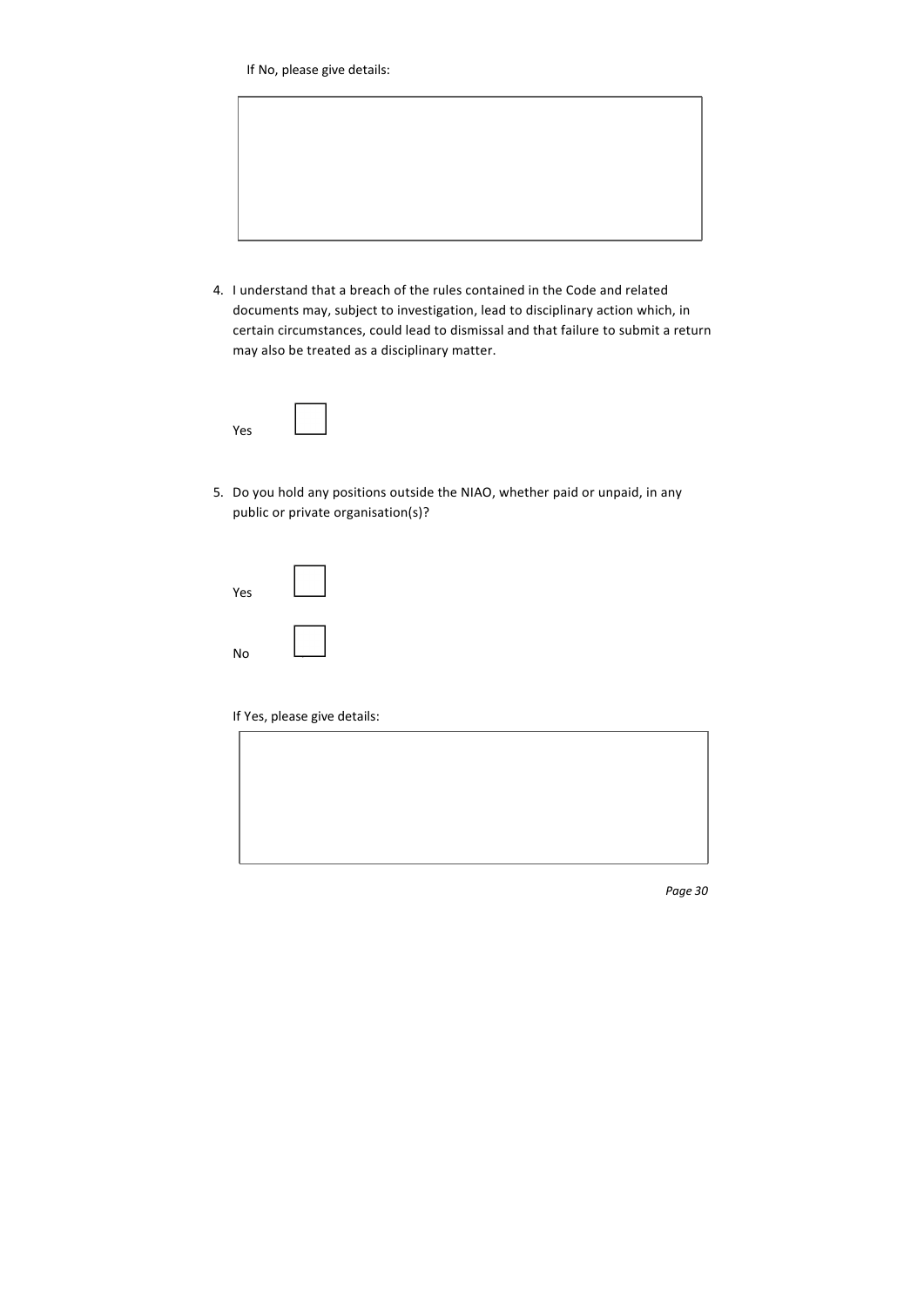# Do you receive any payment or reward from the organisation(s)?

| Yes |  |
|-----|--|
| No  |  |

If Yes, please give details (e.g. amounts received, frequency of payment, etc.):



6. Do you have any interests in, or relationships with, outside organisations or personal relationships with individuals (e.g. relations who are employed by client departments) which might, to your knowledge, conflict with the work of the NIAO (you should include details of political activities, sponsorships, shareholdings or dealings etc.)?

| Yes |  |
|-----|--|
| No  |  |

If Yes, please give details:

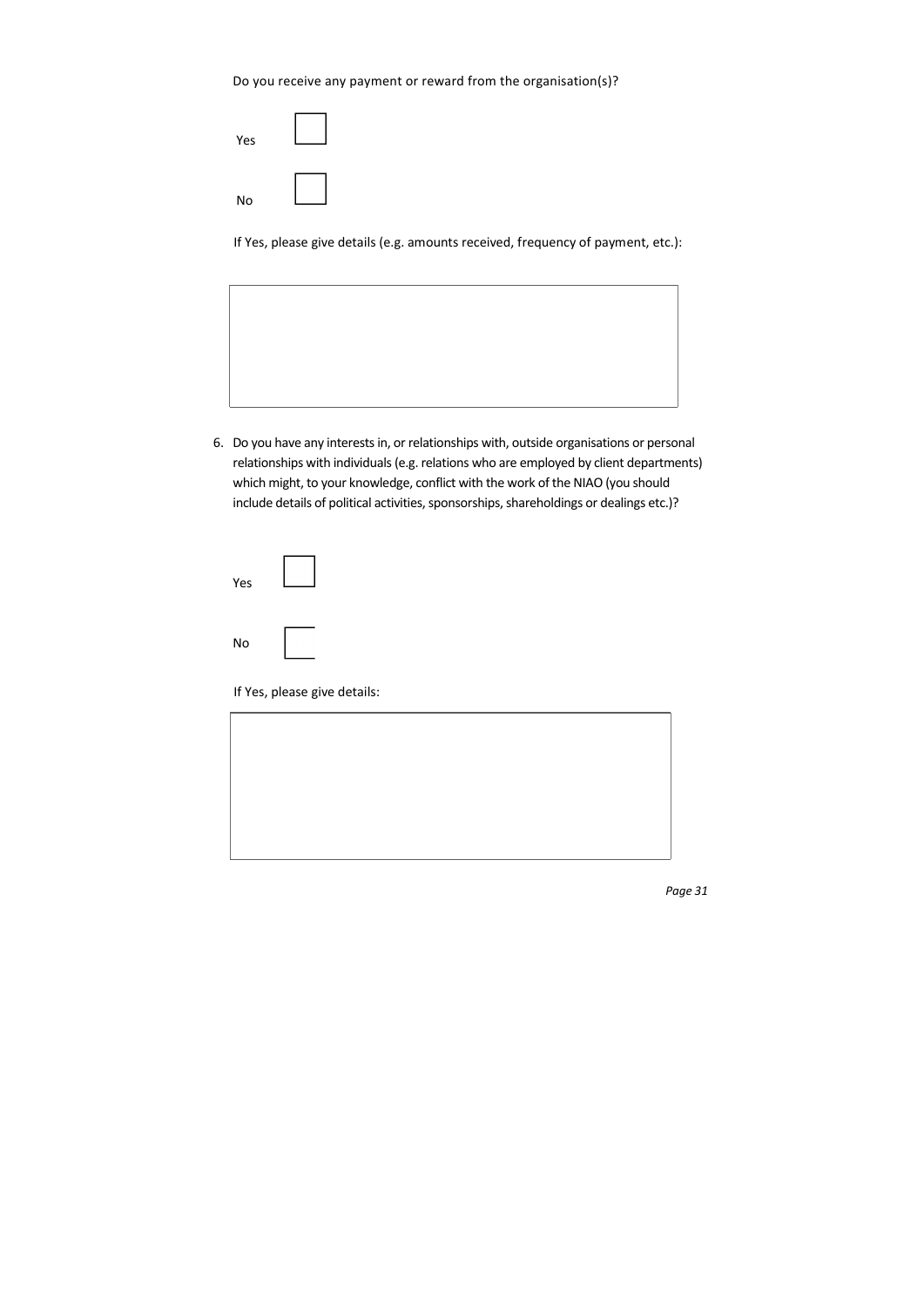Please confirm that you have told your Director, line manager or the Chief Operating Officer about these relationships and interests and acknowledge your ongoing responsibility to inform management, should you work or be asked to work on assignments where these relationships or interests could give rise to the risk of conflict.

Yes

7. Do you have any close personal relationships with colleagues which could give rise to a conflict of interest (actual or perceived), for example in relation to staff appraisal or approval of expenses?

| Yes       |  |
|-----------|--|
| <b>No</b> |  |

If Yes, please give details:



Please confirm that you have told your Director, line manager, HR or the Chief Operating Officer about any such relationships.

Yes